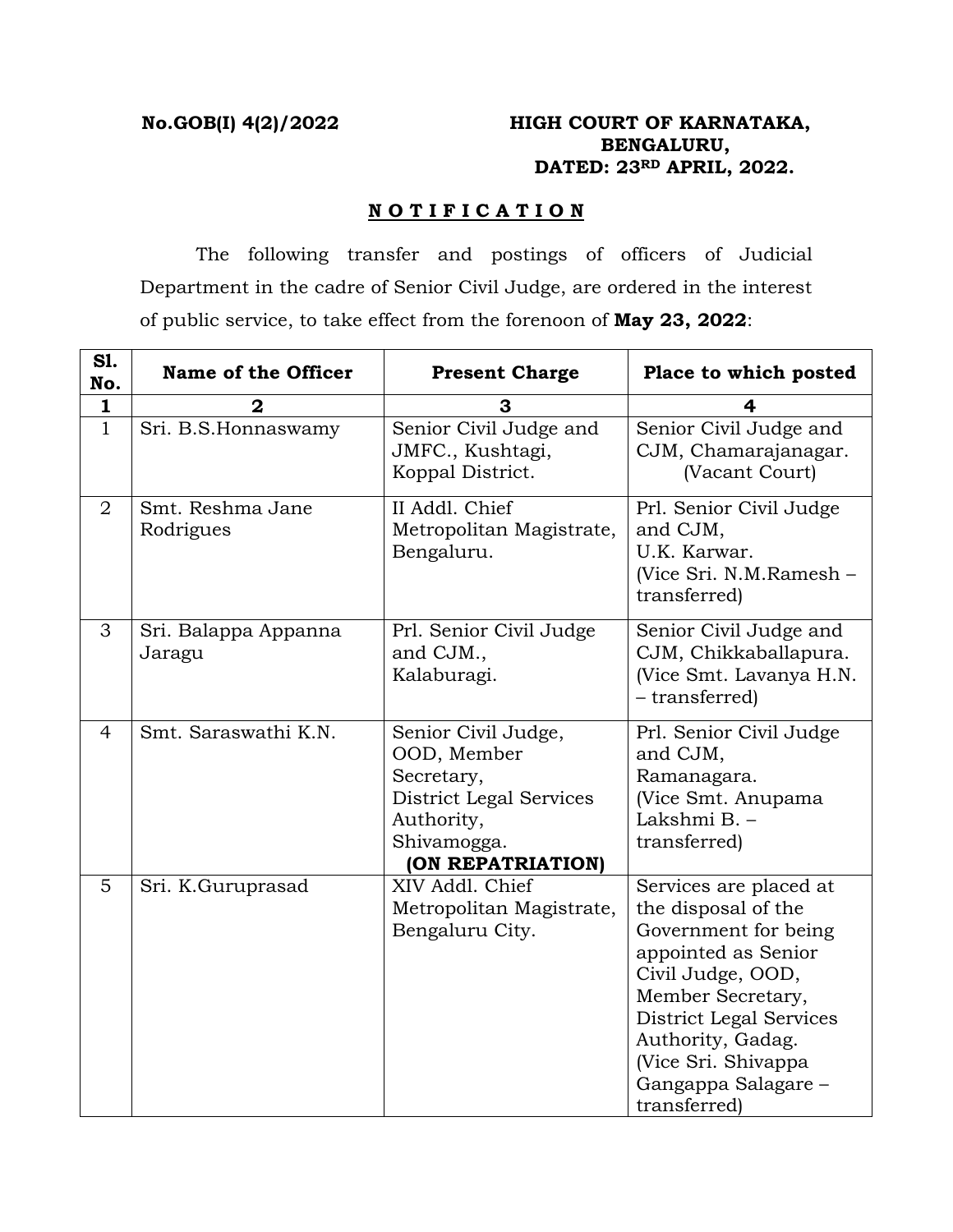| $\mathbf{1}$   | $\mathbf{2}$                                 | 3                                                                          | 4                                                                                                                                 |
|----------------|----------------------------------------------|----------------------------------------------------------------------------|-----------------------------------------------------------------------------------------------------------------------------------|
| 6              | Sri. Devananda                               | XXXV Addl. Chief<br>Metropolitan Magistrate,<br>Bengaluru City.            | Senior Civil Judge,<br>Channarayapatna,<br>Hassan District.<br>(Vice Sri. Oonkar<br>Murthy K.M. -<br>transferred)                 |
| $\overline{7}$ | Sri. Chinnannavar Rajesh<br>Sadashiv         | I Addl. Senior Civil<br>Judge and JMFC.,<br>Hubballi,<br>Dharwad District. | Prl. Senior Civil Judge<br>and JMFC.,<br>Hubballi,<br>Dharwad District.<br>(Vacant Court)                                         |
| 8              | Sri. Patil Veeranagouda<br>Somashekharagouda | VIII Addl. Chief<br>Metropolitan Magistrate,<br>Bengaluru City.            | Chief Metropolitan<br>Magistrate,<br>Bengaluru City.<br>(Vacant Court)                                                            |
| 9              | Smt. Jyothishree<br>Ramagouda Patil          | XXII Addl. Chief<br>Metropolitan Magistrate,<br>Bengaluru City.            | Prl. Senior Civil Judge<br>and CJM, Kalaburagi.<br>(Vice Sri. Balappa<br>Appanna Jaragu -<br>transferred)                         |
| 10             | Sri. Kulkarni<br>Guruprasad<br>Raghavendra   | XXIX Addl. Chief<br>Metropolitan Magistrate,<br>Bengaluru City.            | Senior Civil Judge and<br>JMFC, Humnabad,<br>Bidar District.<br>(Vice Smt. Saraswathi<br>Devi – transferred)                      |
| 11             | Sri. Rajesh Maruthi<br>Kamate                | Prl. Senior Civil Judge<br>and JMFC.,<br>Ranebennur,<br>Haveri District.   | XVII Addl. Judge,<br><b>Court of Small Causes</b><br>and ACMM,<br>Bengaluru City.<br>(Vice Smt. Vani A. Shetty)<br>- transferred) |
| 12             | Sri. Kemparaju                               | Senior Civil<br>Judge and JMFC.,<br>Periyapatna,<br>Mysuru District.       | Prl. Senior Civil Judge<br>and CJM,<br>Chitradurga.<br>(Vice Sri. Jithendranath<br>$C.S.$ – transferred)                          |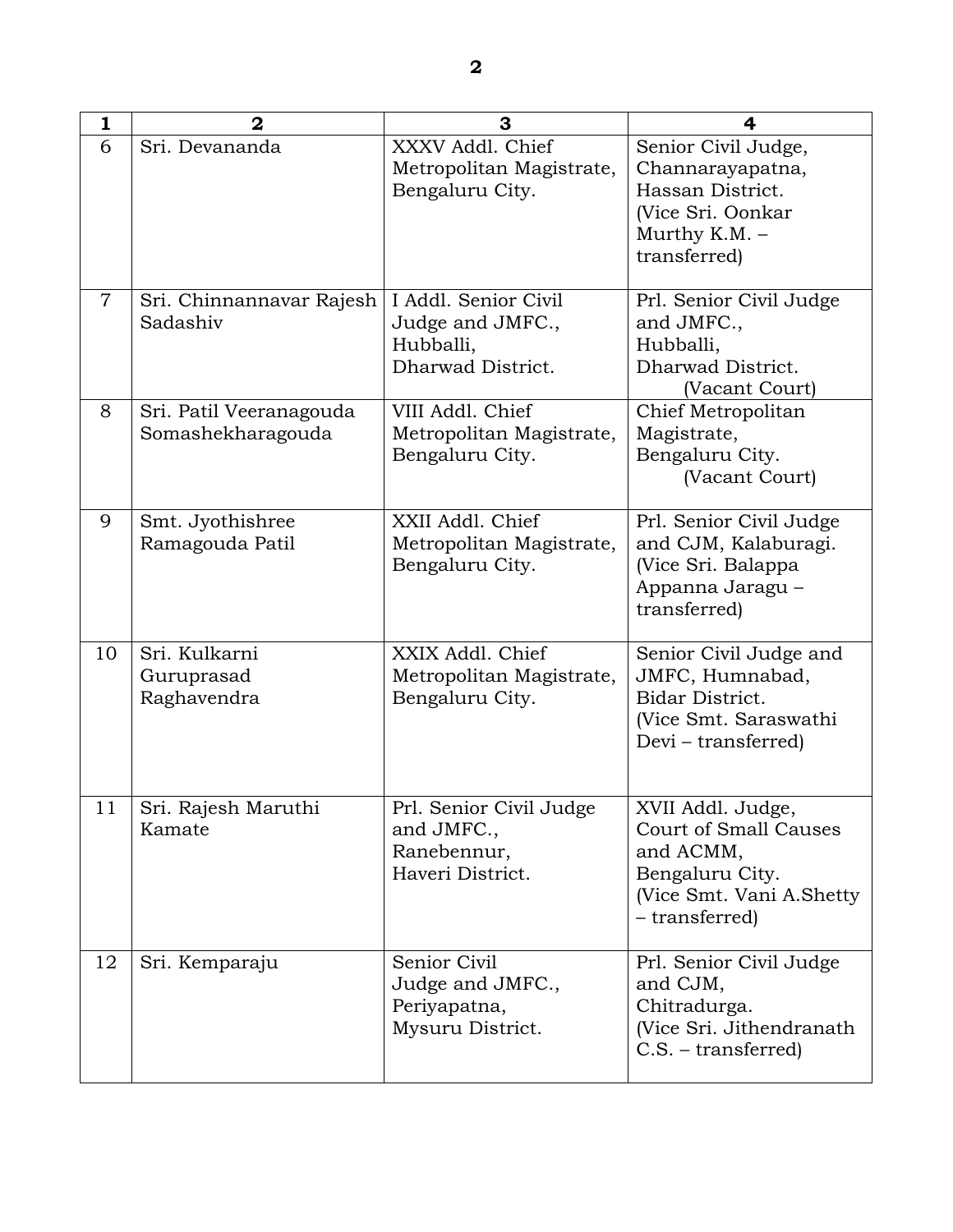| 1  | $\mathbf 2$                                | 3                                                                                                                        | 4                                                                                                                               |
|----|--------------------------------------------|--------------------------------------------------------------------------------------------------------------------------|---------------------------------------------------------------------------------------------------------------------------------|
| 13 | Sri. B.S.Vedamoorthy                       | Senior Civil Judge and<br>JMFC.,<br>Pandavapura,<br>Mandya District.                                                     | II Addl. Chief<br>Metropolitan Magistrate,<br>Bengaluru City.<br>(Vice Smt. Reshma Jane<br>Rodrigues – transferred)             |
| 14 | Smt. Saraswathi Devi                       | Senior Civil Judge and<br>JMFC., Humnabad,<br>Bidar District.                                                            | Senior Civil Judge and<br>JMFC., Kushtagi,<br>Koppal District.<br>(Vice Sri. B.S.<br>Honnaswamy-<br>transferred)                |
| 15 | Sri. Gangadhar<br>Channabasappa<br>Hadapad | Senior Civil Judge,<br>OOD, Member<br>Secretary,<br>District Legal Services<br>Authority,<br>Kolar.<br>(ON REPATRIATION) | Prl. Senior Civil Judge<br>and CJM,<br>Bidar.<br>(Vice Smt. Zareena -<br>transferred)                                           |
| 16 | Smt. Zareena                               | Prl. Senior Civil Judge<br>and CJM.,<br>Bidar.                                                                           | Senior Civil Judge and<br>JMFC, Khanapur,<br>Belagavi District.<br>(Vice Sri. P.Murali<br>Mohan Reddy -<br>transferred)         |
| 17 | Sri. Mohammed<br>Moinuddin                 | Senior Civil Judge and<br>JMFC., Chittapur,<br>Kalaburagi District.                                                      | Senior Civil Judge and<br>JMFC, Hiriyur,<br>Chitradurga District.<br>(Vice Smt. Tattanda<br>Damayanti Somayya -<br>transferred) |
| 18 | Smt. Vani A. Shetty                        | XVII Addl. Judge, Court<br>of Small Causes and<br>ACMM,<br>Bengaluru City.                                               | Prl. Senior Civil Judge<br>and CJM, Mandya.<br>(Vice Smt. Mala N.D. -<br>transferred)                                           |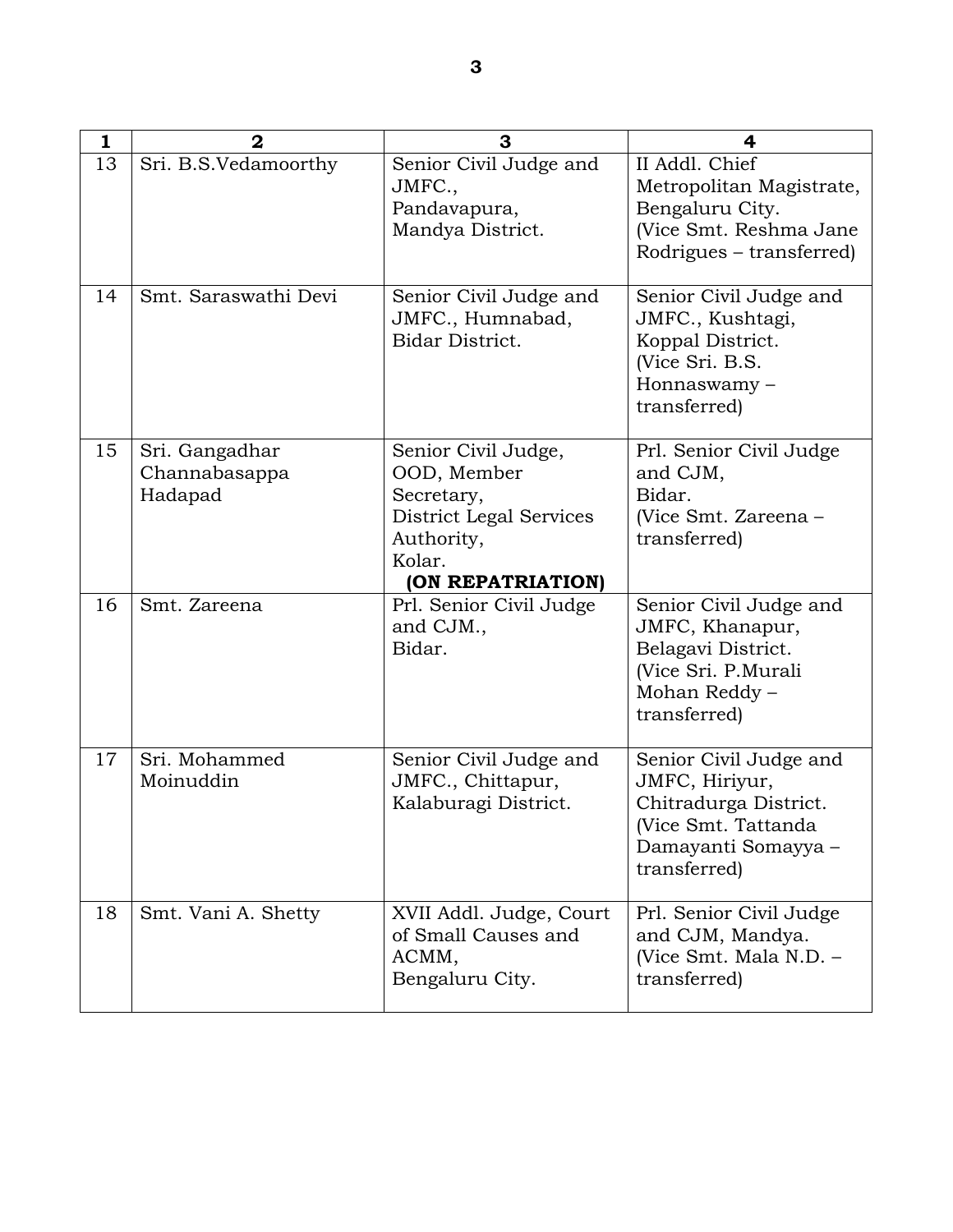| 1  | $\mathbf 2$                | 3                                                                         | 4                                                                                                                                                                                                                                                                                            |
|----|----------------------------|---------------------------------------------------------------------------|----------------------------------------------------------------------------------------------------------------------------------------------------------------------------------------------------------------------------------------------------------------------------------------------|
| 19 | Smt. Shirin Javeed Ansari  | Addl. Senior Civil Judge<br>and JMFC, Hunsur,<br>Mysuru District.         | Prl. Senior Civil Judge<br>and JMFC, Hunsur,<br>Mysuru District.<br>(Vacant Court)                                                                                                                                                                                                           |
| 20 | Smt. Mala N.D.             | Prl. Senior Civil Judge<br>and CJM., Mandya.                              | Services are placed at<br>the disposal of the<br>Government for being<br>appointed as Senior<br>Civil Judge, OOD,<br>Head of Legal Cell,<br>Rural Development and<br>Panchayathraj<br>Department, Women<br>and Social Welfare<br>Department,<br>M.S.Building,<br>Bengaluru.<br>(Vacant Post) |
| 21 | Smt. Shilpa K.S.           | Senior Civil Judge and<br>CJM.,<br>Chikkamagaluru.                        | VII Addl. Judge,<br><b>Court of Small Causes</b><br>and ACMM,<br>Bengaluru City.<br>(Vice Sri. Santosh<br>Siddappa Palledh –<br>transferred)                                                                                                                                                 |
| 22 | Smt. Gomati<br>Raghavendra | I Addl. Senior Civil<br>Judge,<br>Kalaburagi.                             | Prl. Senior Civil Judge<br>and CJM,<br>D.K. Mangaluru.<br>(Vice Smt. Shilpa A.G. –<br>transferred)                                                                                                                                                                                           |
| 23 | Sri. Balachandra N. Bhat   | Prl. Senior Civil Judge<br>and JMFC.,<br>Jamkhandi,<br>Bagalkot District. | Prl. Senior Civil Judge<br>and CJM,<br>Kolar.<br>(Vice Smt. Anitha N.P. -<br>transferred)                                                                                                                                                                                                    |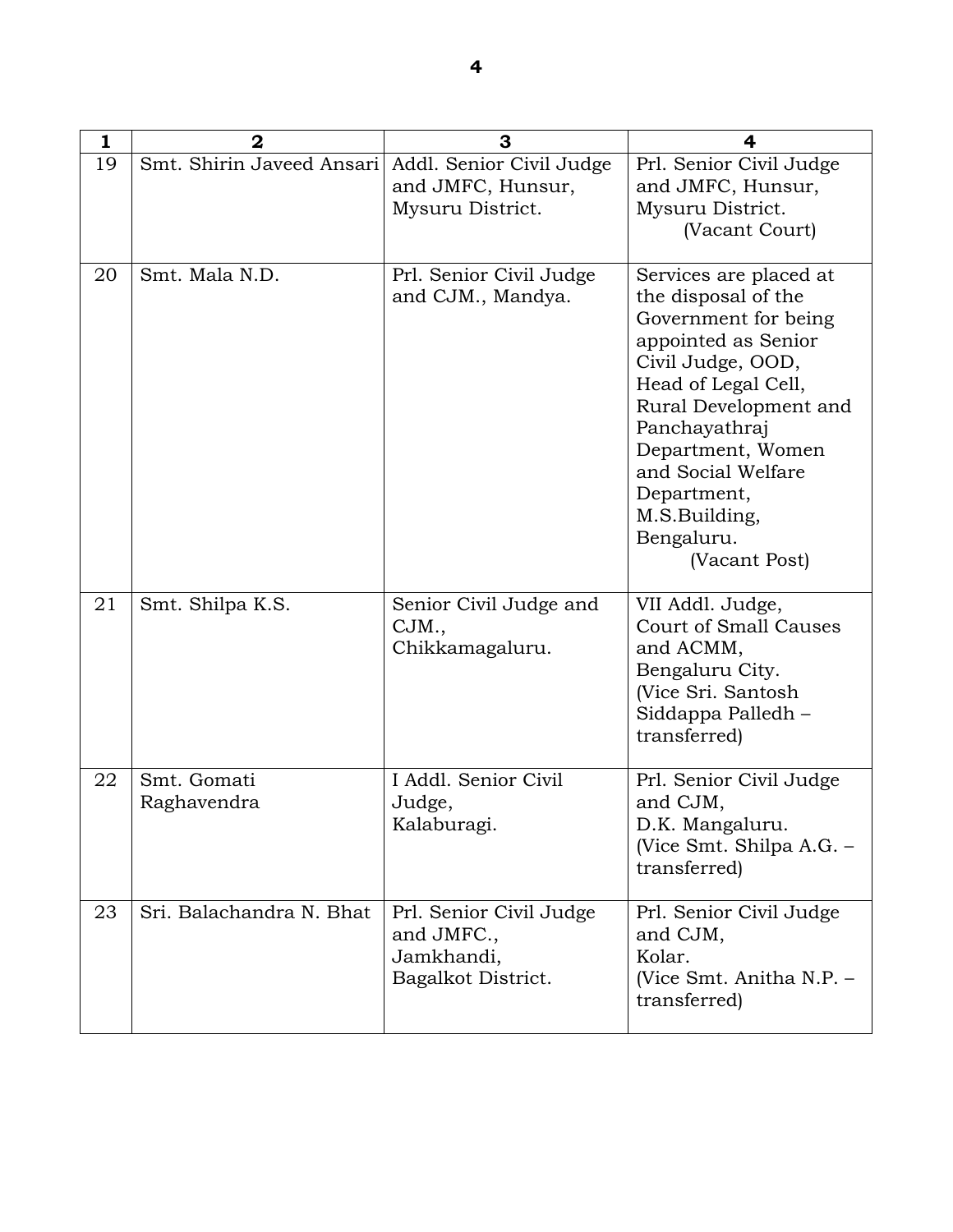| 1  | $\overline{2}$                   | 3                                                                                | 4                                                                                                                        |
|----|----------------------------------|----------------------------------------------------------------------------------|--------------------------------------------------------------------------------------------------------------------------|
| 24 | Smt. B. Anupama<br>Lakshmi       | Prl. Senior Civil Judge<br>and CJM.,<br>Ramanagara.                              | Senior Civil Judge and<br>JMFC, Nanjangud,<br>Mysuru District.<br>(Vice Sri. Ganapathi<br>Prashanth M. -<br>transferred) |
| 25 | Sri. Nandeesha R.P.              | II Addl. Senior Civil<br>Judge and JMFC.,<br>Chikkamagaluru.                     | Senior Civil Judge and<br>CJM, Chikkamagaluru.<br>(Vice Smt. Shilpa K.S. -<br>transferred)                               |
| 26 | Sri. Jithendranath C.S.          | Prl. Senior Civil Judge<br>and CJM.,<br>Chitradurga.                             | I Addl. Senior Civil<br>Judge and JMFC.,<br>Chitradurga.<br>(Vacant Court)                                               |
| 27 | Sri. Santosh Siddappa<br>Palledh | VII Addl. Judge,<br><b>Court of Small Causes</b><br>and ACMM,<br>Bengaluru City. | Senior Civil Judge and<br>JMFC, Chittapur,<br>Kalaburagi District.<br>(Vice Sri. Mohammed<br>Moinuddin - transferred)    |
| 28 | Smt. Rashmi M.                   | Addl. Senior Civil Judge,<br>Mandya.                                             | I Addl. Senior Civil<br>Judge, Kolar.<br>(Vice Smt. Shobha E. -<br>transferred)                                          |
| 29 | Sri. Vijeth V.                   | Prl. Judge,<br>Court of Small Causes,<br>Mysuru.                                 | Senior Civil Judge,<br>Kunigal,<br>Tumakuru District.<br>(Vice Sri. Raghavendra<br>$R. - transferred$                    |
| 30 | Sri. N.M. Ramesh                 | Prl. Senior Civil Judge<br>and CJM.,<br>U.K.Karwar.                              | XVI Addl. Chief<br>Metropolitan Magistrate,<br>Bengaluru City.<br>(Vacant Court)                                         |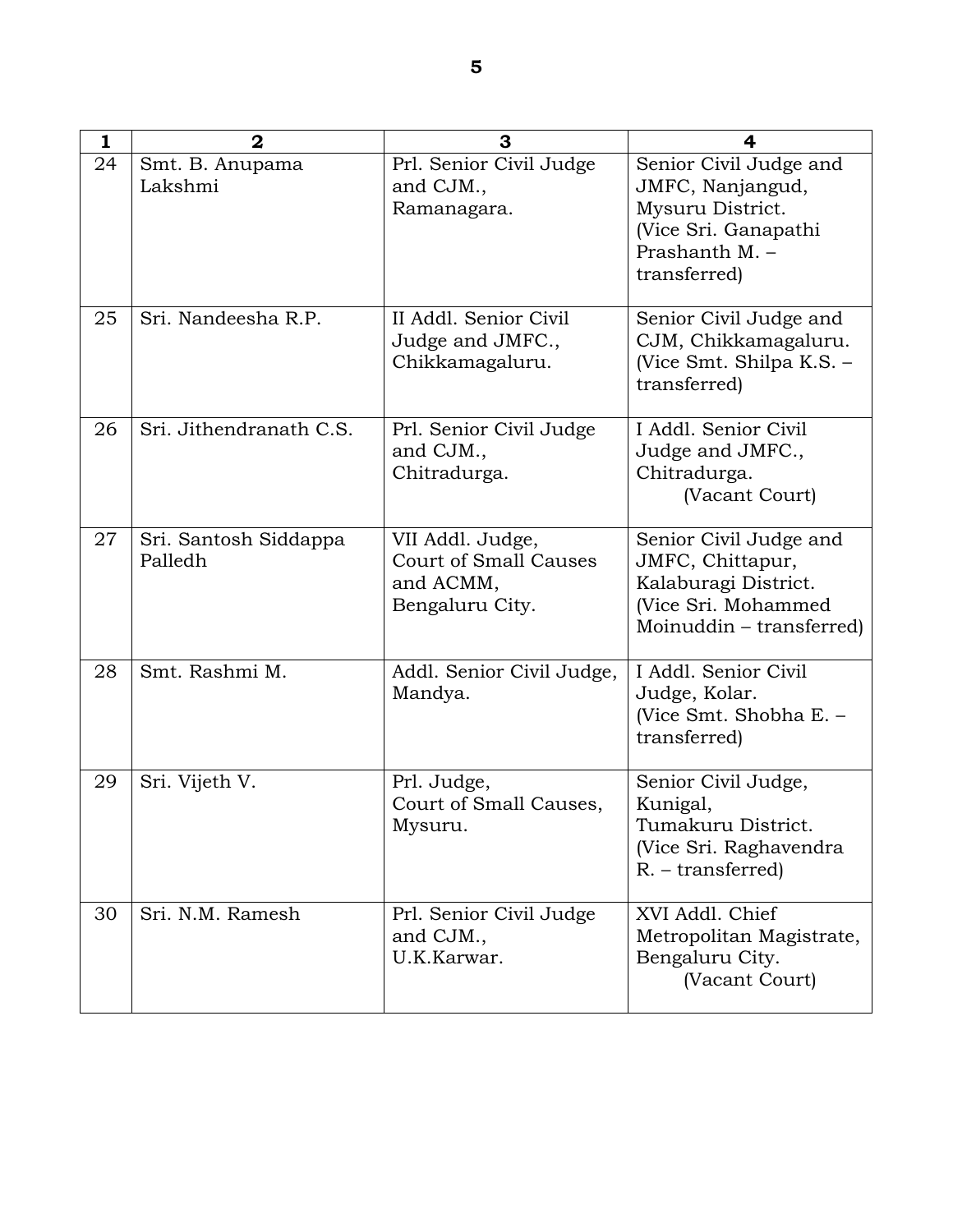| $\mathbf{1}$ | $\mathbf 2$             | 3                                                                                                            | 4                                                                                                                                                                                                                                                       |
|--------------|-------------------------|--------------------------------------------------------------------------------------------------------------|---------------------------------------------------------------------------------------------------------------------------------------------------------------------------------------------------------------------------------------------------------|
| 31           | Smt. Anitha N.P.        | Prl. Senior Civil Judge<br>and CJM., Kolar.                                                                  | Services are placed at<br>the disposal of the<br>Government for being<br>appointed as Senior<br>Civil Judge, OOD,<br>Member Secretary,<br><b>District Legal Services</b><br>Authority,<br>Kodagu-Madikeri.<br>(Vice Sri. N.Subramanya<br>- transferred) |
| 32           | Sri. S.Mahesh           | Senior Civil Judge,<br>Sira,<br>Tumakuru District.                                                           | Senior Civil Judge and<br>JMFC., Pandavapura,<br>Mandya District.<br>(Vice Sri. Vedamoorthi<br>$B.S.$ – transferred)                                                                                                                                    |
| 33           | Sri. Oonkar Murthy K.M. | Senior Civil Judge,<br>Channarayapatna,<br>Hassan District.                                                  | XIV Addl. Chief<br>Metropolitan Magistrate,<br>Bengaluru City.<br>(Vice Sri. K. Guruprasad<br>- transferred                                                                                                                                             |
| 34           | Sri. B.Vijaya Kumar Rai | Senior Civil Judge,<br>OOD,<br>Deputy Registrar,<br>Karnataka Lokayuktha,<br>Bengaluru.<br>(ON REPATRIATION) | Addl. Senior Civil Judge,<br>Mandya.<br>(Vice Smt. Rashmi M. -<br>transferred)                                                                                                                                                                          |
| 35           | Sri. Gowda R.P.         | Addl. Senior Civil Judge<br>and JMFC.,<br>Bidar.                                                             | Prl. Senior Civil Judge<br>and JMFC, Puttur,<br>Dakshina Kannada<br>District.<br>(Vice Smt. Priya Ravi<br>Joglekar – transferred)                                                                                                                       |
| 36           | Smt. Bhamini            | Senior Civil Judge and<br>JMFC., Shahapur,<br>Yadgir District.                                               | Senior Civil Judge and<br>JMFC, Kumta,<br>Uttara Kannada District.<br>(Vice Sri. Prakash Nayak<br>- transferred)                                                                                                                                        |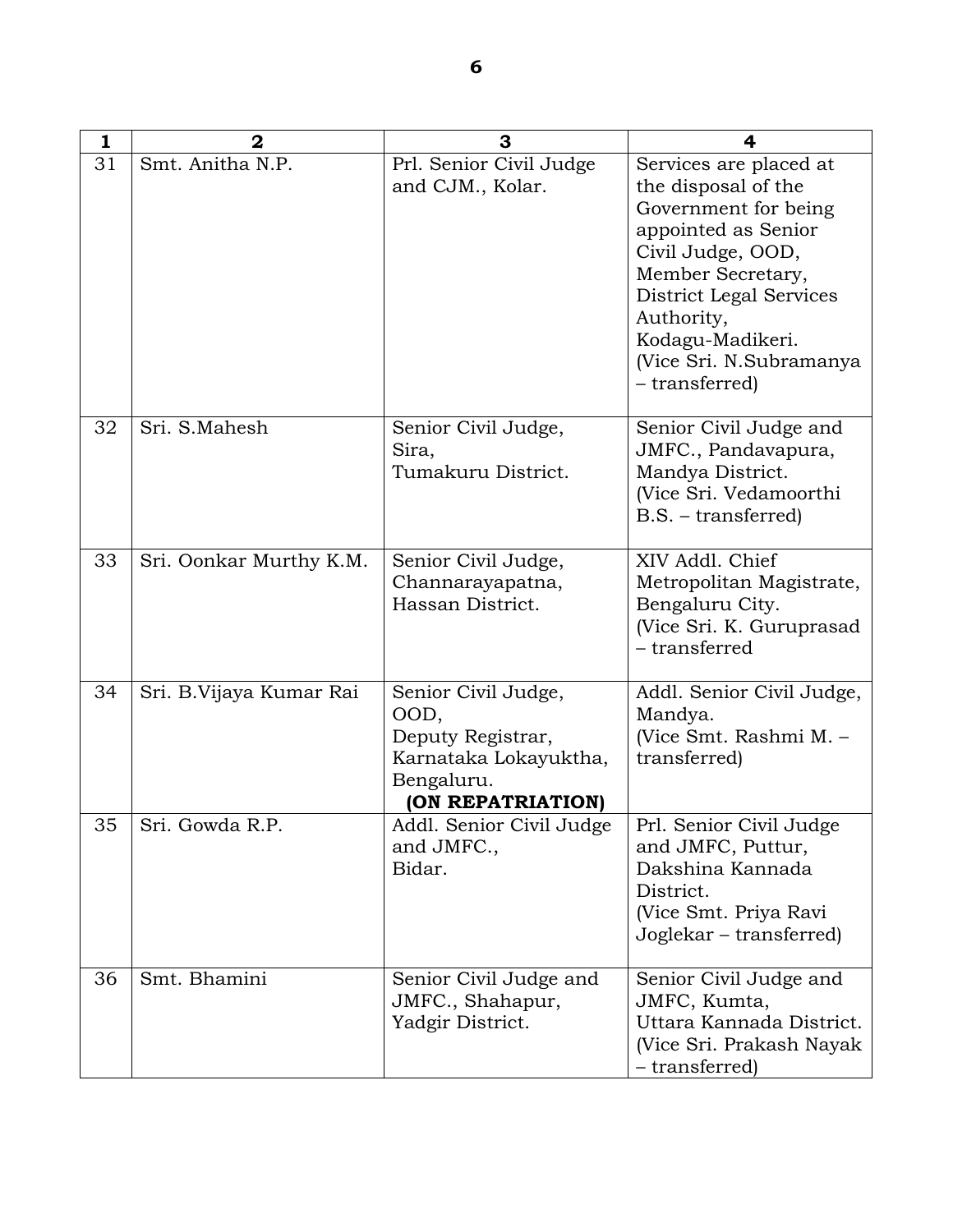| 1  | $\mathbf 2$                                      | 3                                                                                                                                  | 4                                                                                                                                                |
|----|--------------------------------------------------|------------------------------------------------------------------------------------------------------------------------------------|--------------------------------------------------------------------------------------------------------------------------------------------------|
| 37 | Sri. Jagadeesha<br>Basanagouda Shivapuji         | Senior Civil Judge and<br>JMFC., Bhatkal,<br>Uttara Kannada District.                                                              | Senior Civil Judge and<br>JMFC, Anekal,<br>Bengaluru Rural<br>District.<br>(Vice Sri. Varadaraj B. -<br>transferred)                             |
| 38 | Smt. Pallavi R.                                  | I Addl. Senior Civil<br>Judge,<br>Bagalkot.                                                                                        | Prl. Senior Civil Judge<br>and CJM,<br>Bagalkot.<br>(Vacant Court)                                                                               |
| 39 | Smt. Hullur Hemalata<br>Basappa                  | Senior Civil Judge,<br>OOD,<br>Member Secretary,<br><b>District Legal Services</b><br>Authority,<br>Bagalkot.<br>(ON REPATRIATION) | Prl. Senior Civil Judge<br>and JMFC,<br>Hosapete,<br>Ballari District.<br>(Vice Sri. B.N.Ramesh<br>Babu - transferred)                           |
| 40 | Smt. Poornima<br>Bhandarkar @ Poornima<br>N. Pai | Senior Civil Judge and<br>JMFC., Sakleshpur,<br>Hassan District.                                                                   | XVI Addl. Judge,<br><b>Court of Small Causes</b><br>and ACMM,<br>Bengaluru City.<br>(Vice Smt. Bankapur<br>Parveen Abdulhameed -<br>transferred) |
| 41 | Sri. Prasad K.B.                                 | Addl. Senior Civil Judge<br>and JMFC., Sindgi,<br>Vijayapura District.                                                             | Senior Civil Judge and<br>JMFC, Sindgi,<br>Vijayapura District.<br>(Vacant Court)                                                                |
| 42 | Sri. A.Samiulla                                  | Addl. Senior Civil Judge,<br>Jamkhandi,<br>Bagalkot District.                                                                      | Senior Civil Judge and<br>JMFC., Periyapatna,<br>Mysuru District.<br>(Vice Sri. Kemparaju –<br>transferred)                                      |
| 43 | Sri. Prakash Nayak                               | Senior Civil Judge and<br>JMFC., Kumta,<br>Uttara Kannada District.                                                                | Senior Civil Judge,<br>Belur,<br>Hassan District.<br>(Vice Sri.<br>C.Veerabhadraiah-<br>transferred)                                             |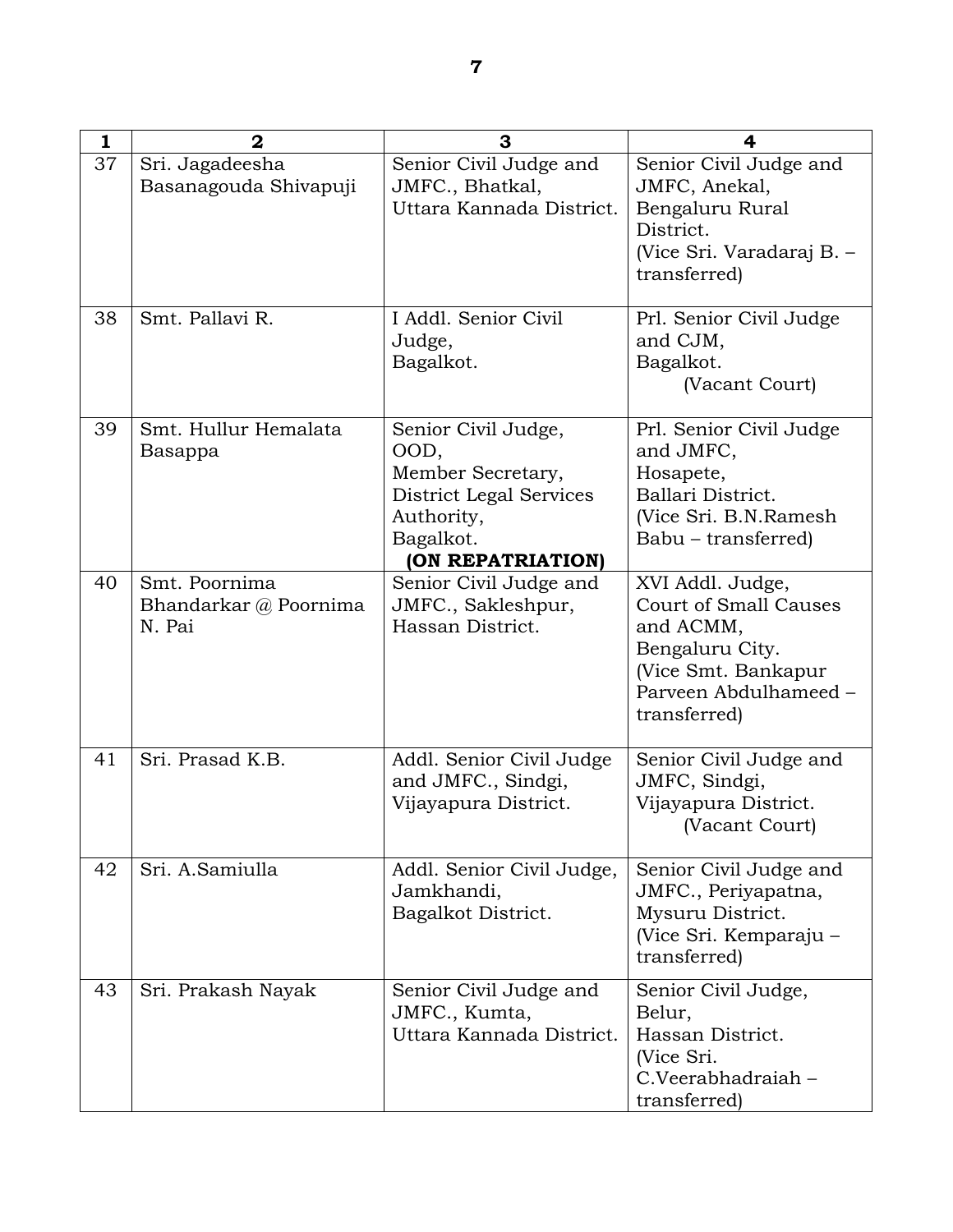| 1  | $\mathbf{2}$                                                   | 3                           | 4                                           |
|----|----------------------------------------------------------------|-----------------------------|---------------------------------------------|
| 44 | Sri. Prakash Channappa                                         | Senior Civil Judge,         | Senior Civil Judge and                      |
|    | Kurubett                                                       | OOD,                        | CJM, Gadag.                                 |
|    |                                                                | Head of Legal Cell,         | (Vice Sri. Rajanna                          |
|    |                                                                | P.W.D & Irrigation          | Sankannavar-                                |
|    |                                                                | Department,                 | transferred)                                |
|    |                                                                | M.S.Building,               |                                             |
|    |                                                                | Bengaluru.                  |                                             |
|    |                                                                | (ON REPATRIATION)           |                                             |
| 45 | Sri. Vijaya Kumar                                              | Senior Civil Judge,<br>OOD, | Services are placed at                      |
|    |                                                                | Registrar,                  | the disposal of the<br>Government for being |
|    |                                                                | Special Court               | appointed as                                |
|    |                                                                | constituted under           | Senior Civil Judge,                         |
|    |                                                                | Karnataka Land              | OOD, Registrar-cum-                         |
|    |                                                                | Grabbing Prohibition        | Administrative Officer,                     |
|    |                                                                | Act, 2011, Kandaya          | Karnataka State                             |
|    |                                                                | Bhavana,                    | <b>Consumer Disputes</b>                    |
|    |                                                                | Bengaluru.                  | Redressal Commission,                       |
|    |                                                                |                             | Basava Bhavan,                              |
|    |                                                                |                             | Bengaluru.                                  |
|    |                                                                |                             | (Vice Sri Raju N. –                         |
|    |                                                                |                             | transferred)                                |
|    |                                                                |                             |                                             |
| 46 | Sri. Jeevanarao Vasantrao Addl. Senior Civil Judge<br>Kulkarni | and JMFC.,                  | Senior Civil Judge and                      |
|    |                                                                | Ranebennur,                 | JMFC., Magadi,<br>Ramanagara District.      |
|    |                                                                | Haveri District.            | (Vice Sri. Manohara M.-                     |
|    |                                                                |                             | transferred)                                |
|    |                                                                |                             |                                             |
| 47 | Sri. Devaraju H.M.                                             | II Addl. Senior Civil       | Senior Civil Judge and                      |
|    |                                                                | Judge and JMFC.,            | JMFC., Belthangady,                         |
|    |                                                                | Chitradurga.                | Dakshina Kannada                            |
|    |                                                                |                             | District.                                   |
|    |                                                                |                             | (Vice Sri. Nagesh Murthy                    |
|    |                                                                |                             | $B.K. - transferred)$                       |
|    |                                                                |                             |                                             |
| 48 | Smt. Renuka Devidas                                            | Senior Civil Judge and      | Senior Civil Judge and                      |
|    | Raikar                                                         | JMFC., Gowribidanur,        | JMFC, Bhatkal,                              |
|    |                                                                | Chikkaballapura             | Uttara Kannada District.                    |
|    |                                                                | District.                   | (Vice Sri. Jagadeesha                       |
|    |                                                                |                             | Basanagouda Shivapuji                       |
|    |                                                                |                             | - transferred)                              |
|    |                                                                |                             |                                             |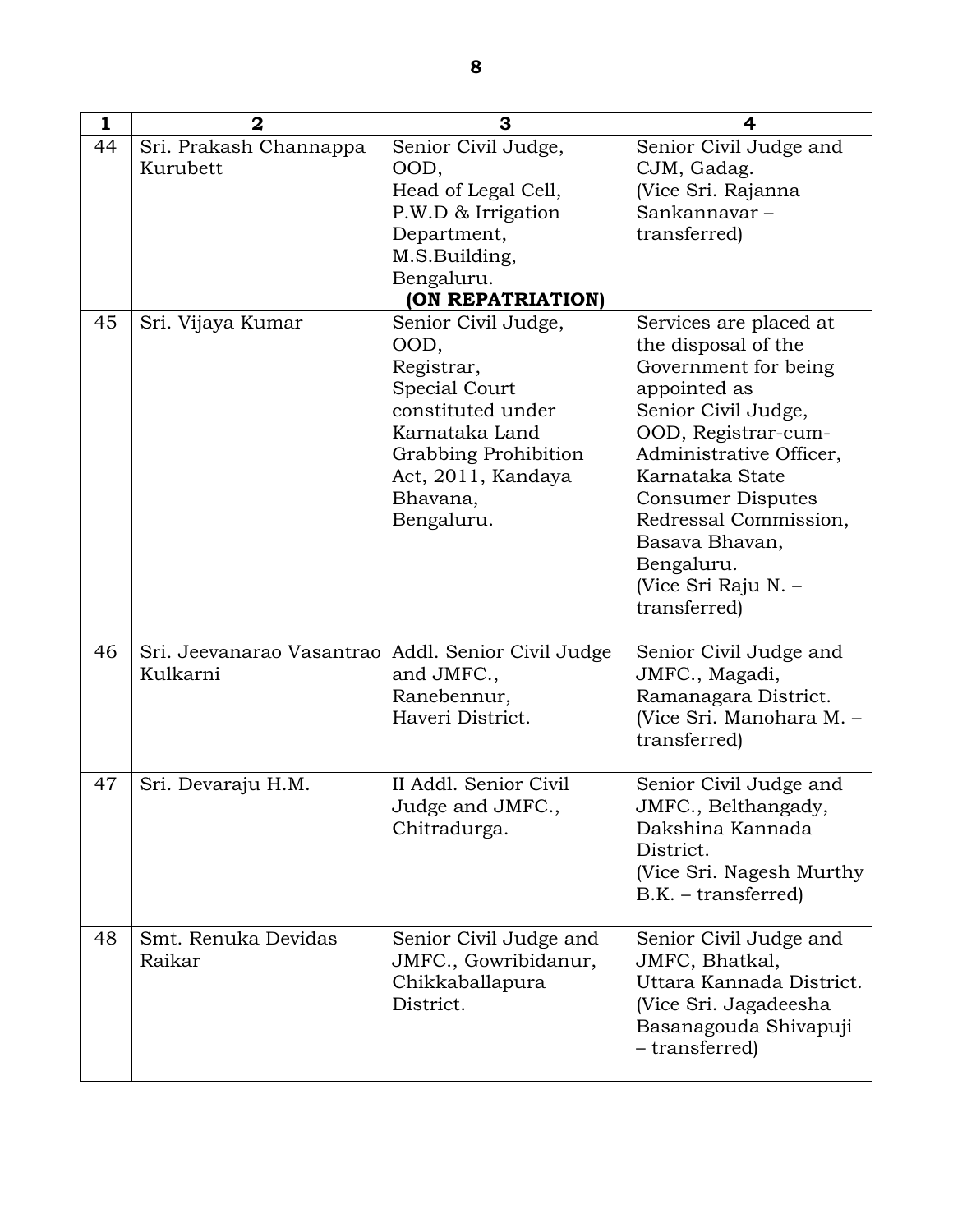| $\mathbf{1}$ | $\mathbf{2}$                       | 3                                                                                                          | 4                                                                                                                                      |
|--------------|------------------------------------|------------------------------------------------------------------------------------------------------------|----------------------------------------------------------------------------------------------------------------------------------------|
| 49           | Sri. Vijaya Devaraja Urs           | Senior Civil Judge, OOD,<br>Member Secretary,<br><b>District Legal Services</b><br>Authority,<br>Belagavi. | Senior Civil Judge and<br>JMFC., Gowribidanur,<br>Chikkaballapura<br>District.<br>(Vice Smt. Renuka<br>Devidas Raikar-<br>transferred) |
|              |                                    | (ON REPATRIATION)                                                                                          |                                                                                                                                        |
| 50           | Sri. Shivappa Gangappa<br>Salagare | Senior Civil Judge, OOD,<br>Member Secretary,<br>District Legal Services<br>Authority,<br>Gadag.           | I Addl. Senior Civil<br>Judge and JMFC.,<br>Davanagere.<br>(Vice Sri. Prabhu<br>Neelachari Badiger-<br>transferred)                    |
|              |                                    | (ON REPATRIATION)                                                                                          |                                                                                                                                        |
| 51           | Smt. Yasmin Parveen<br>Ladkhan     | Senior Civil Judge and<br>JMFC., Devadurga,<br>Raichur District.                                           | Prl. Senior Civil Judge<br>and JMFC,<br>Ranebennur,<br>Haveri District.<br>(Vice Sri. Rajesh<br>Maruthi Kamate -<br>transferred)       |
| 52           | Sri. Rangegowda C.                 | Senior Civil Judge,<br>Kundapur,<br>Udupi District.                                                        | II Addl. Senior Civil<br>Judge, Kolar.<br>(Vice Sri. M.Mahesh<br>Babu – transferred)                                                   |
| 53           | Sri. Naveena H.K.                  | XXV Addl. Chief<br>Metropolitan Magistrate,<br>Bengaluru City.                                             | I Addl. Senior Civil<br>Judge,<br>Belagavi.<br>(Vice Sri. Parashuram<br>Fakeerappa Doddamani<br>- transferred)                         |
| 54           | Smt. Geethanjali G                 | Senior Civil Judge and<br>JMFC., Thirthahalli,<br>Shivamogga District.                                     | Senior Civil Judge,<br>Sira.<br>Tumakuru District.<br>(Vice Sri. Mahesh S. –<br>transferred)                                           |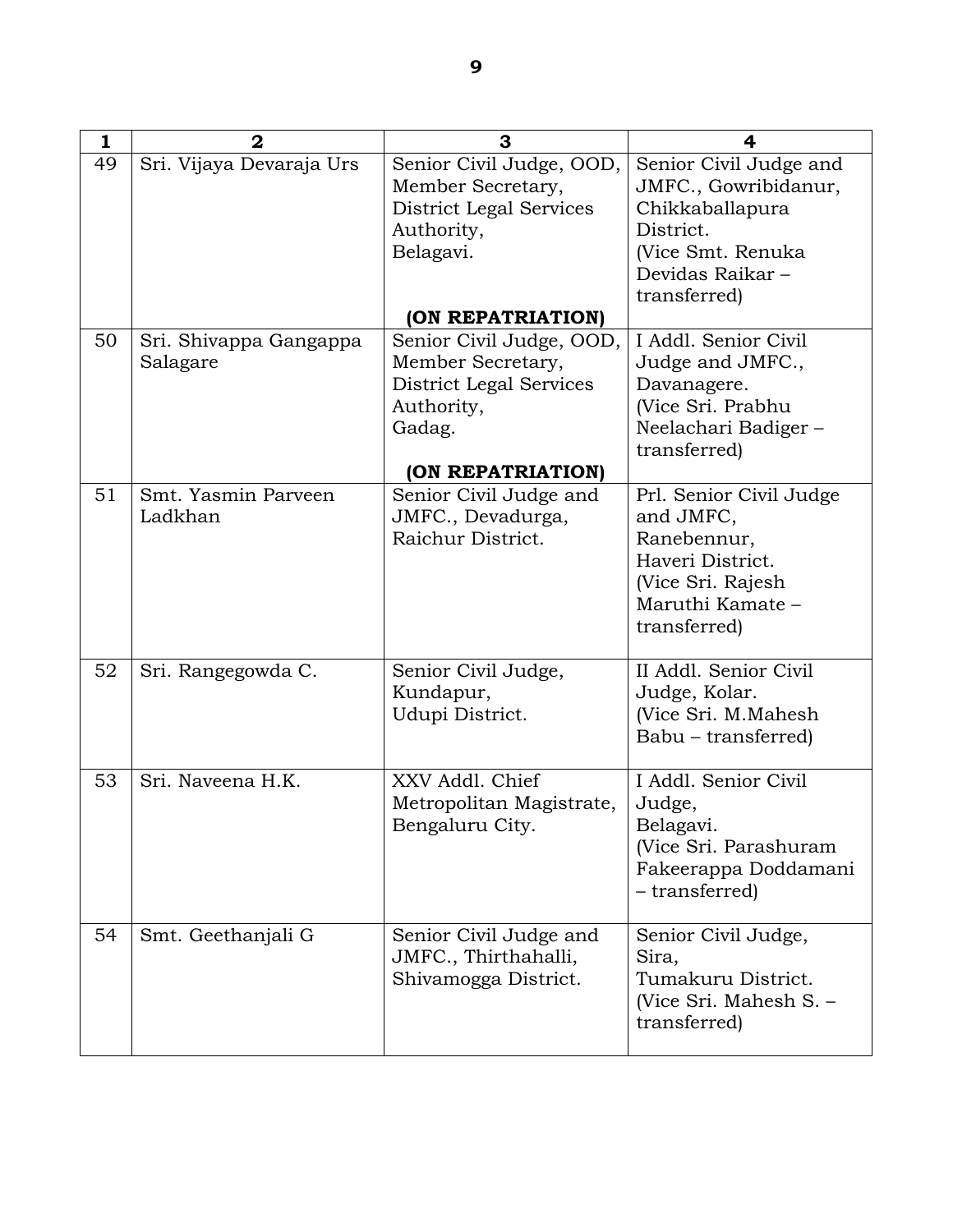| $\mathbf{1}$ | $\overline{2}$                 | 3                                                                              | 4                                                                                                                                                                                                                                                            |
|--------------|--------------------------------|--------------------------------------------------------------------------------|--------------------------------------------------------------------------------------------------------------------------------------------------------------------------------------------------------------------------------------------------------------|
| 55           | Sri. Sunil S. Hosamani         | I Addl. Senior Civil<br>Judge, Mysuru.                                         | Services are placed at<br>the disposal of the<br>Government for being<br>appointed as Senior<br>Civil Judge, OOD,<br>Member Secretary,<br>District Legal Services<br>Authority,<br>Kolar.<br>(Vice Sri. Gangadhar<br>Channabasappa<br>Hadapad – transferred) |
| 56           | Sri. Nagesh Murthy B.K.        | Senior Civil Judge and<br>JMFC., Belthangady,<br>Dakshina Kannada<br>District. | Senior Civil Judge and<br>JMFC., Devadurga,<br>Raichur District.<br>(Vice Smt. Yasmin<br>Parveen Ladkhan -<br>transferred)                                                                                                                                   |
| 57           | Smt. Hema Pastapur             | Prl. Senior Civil Judge<br>and CJM, Raichur.                                   | Services are placed at<br>the disposal of the<br>Government for being<br>appointed as Senior<br>Civil Judge, OOD,<br>Member Secretary,<br>District Legal Services<br>Authority,<br>Bagalkot.<br>(Vice Smt. Hullur<br>Hemalatha Basappa<br>- transferred)     |
| 58           | Sri. Ganapathi Prashanth<br>Μ. | Senior Civil Judge and<br>JMFC., Nanjangud,<br>Mysuru District.                | I Addl. Senior Civil<br>Judge and JMFC.,<br>Hubballi,<br>Dharwad District.<br>(Vice Sri. Chinnannavar<br>Rajesh Sadashiv-<br>transferred)                                                                                                                    |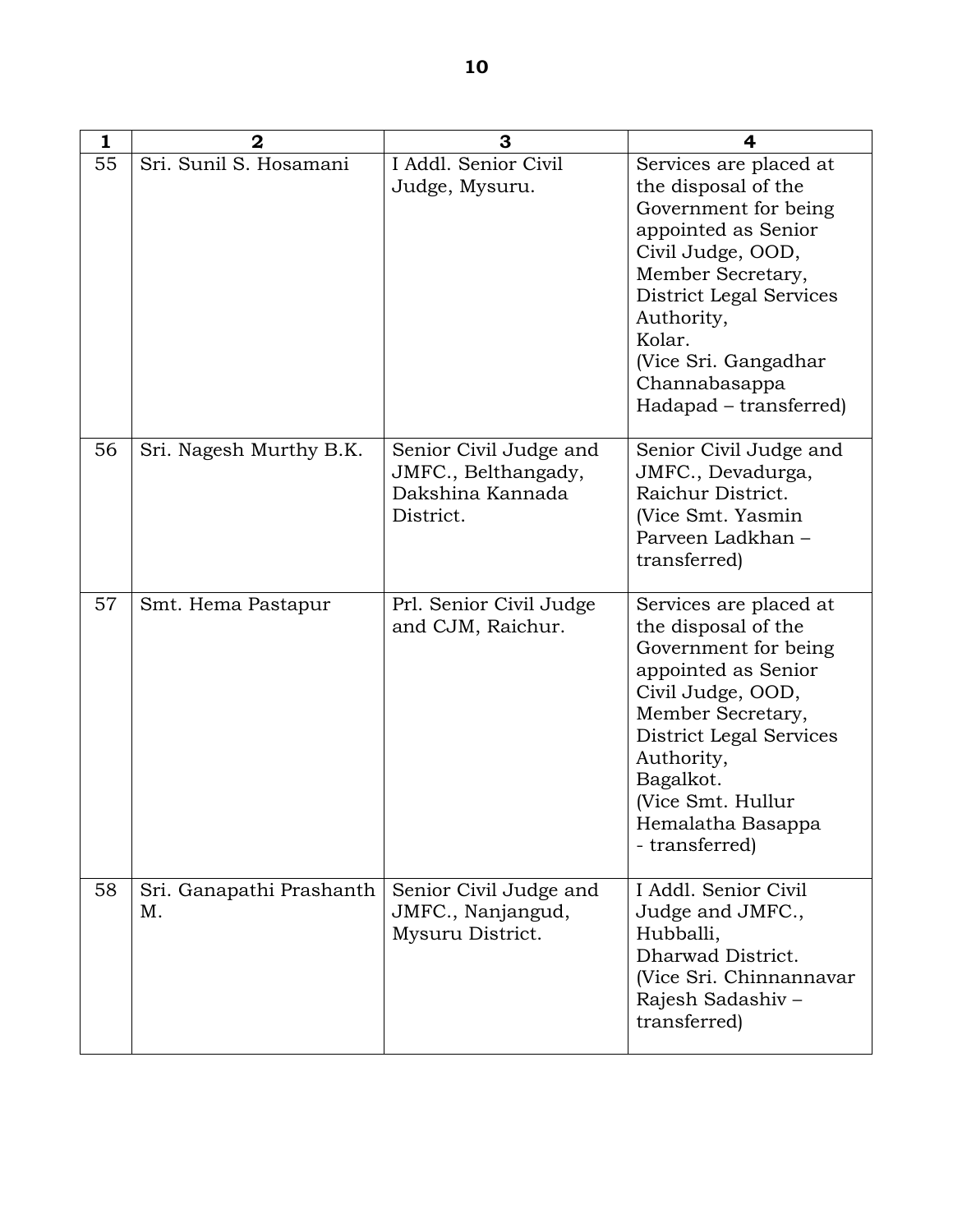| 1  | $\mathbf{2}$                       | 3                                                                                    | 4                                                                                                                                                                                                                                                |
|----|------------------------------------|--------------------------------------------------------------------------------------|--------------------------------------------------------------------------------------------------------------------------------------------------------------------------------------------------------------------------------------------------|
| 59 | Smt. Tattanda Damayanti<br>Somayya | Senior Civil Judge and<br>JMFC., Hiriyur,<br>Chitradurga District.                   | XLI Addl. Chief<br>Metropolitan Magistrate,<br>Bengaluru City.<br>(Vice Sri. S.S.Bharath -<br>transferred)                                                                                                                                       |
| 60 | Sri. Mohamed Arifulla<br>C.F.      | XI Addl. Judge,<br>Court of Small Causes,<br>Bengaluru City.                         | Prl. Senior Civil Judge<br>and JMFC,<br>Jamkhandi,<br>Bagalkot District.<br>(Vice Sri. Balachandra<br>N. Bhat – transferred)                                                                                                                     |
| 61 | Smt. Zaibunnisa                    | Prl. Senior Civil Judge<br>and CJM., Tumakuru.                                       | Addl. Senior Civil Judge<br>and JMFC,<br>Hunsur,<br>Mysuru District.<br>(Vice Smt. Shirin Javeed<br>Ansari – transferred)                                                                                                                        |
| 62 | Sri. Dinesh B.G.                   | Senior Civil Judge and<br>JMFC., Ankola,<br>Uttara Kannada District.<br>(ON REQUEST) | Prl. Judge,<br>Court of Small Causes,<br>Mysuru.<br>(Vice Sri. Vijeth V. -<br>transferred)                                                                                                                                                       |
| 63 | Sri. Rajanna<br>Sankannavar        | Senior Civil Judge and<br>CJM, Gadag.                                                | Services are placed at<br>the disposal of the<br>Government for being<br>appointed as Senior<br>Civil Judge, OOD,<br>Member Secretary,<br>District Legal Services<br>Authority,<br>Shivamogga.<br>(Vice Smt. Saraswathi<br>$K.N. - transferred)$ |
| 64 | Smt. Kavita Shivaray<br>Undodi     | II Addl. Senior Civil<br>Judge, Mysuru.                                              | Addl. Senior Civil Judge,<br>Jamkhandi,<br>Bagalkot District.<br>(Vice Sri. A.Samiulla -<br>transferred)                                                                                                                                         |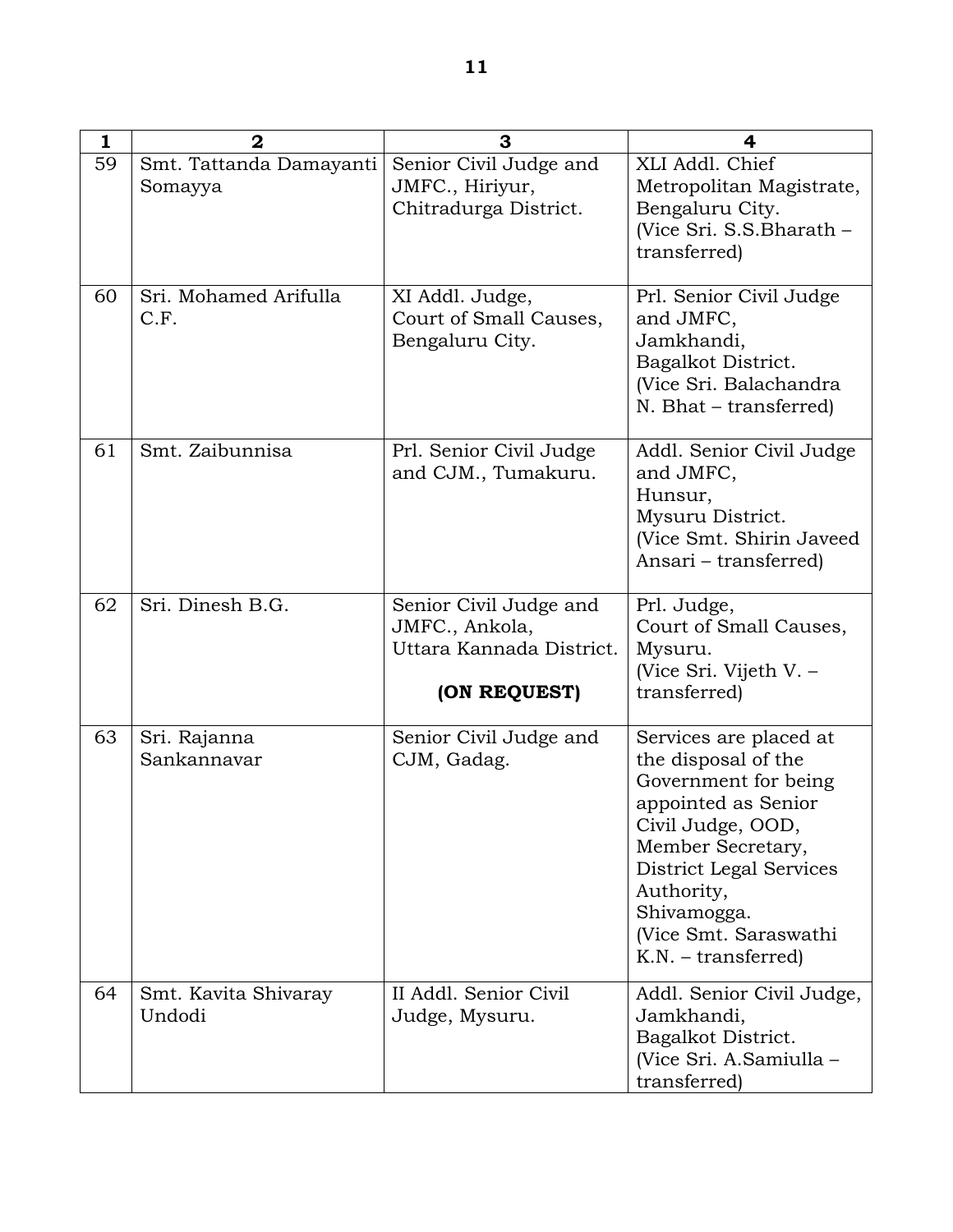| 1  | $\boldsymbol{2}$                        | 3                                                                                                                                                                                                     | 4                                                                                                           |
|----|-----------------------------------------|-------------------------------------------------------------------------------------------------------------------------------------------------------------------------------------------------------|-------------------------------------------------------------------------------------------------------------|
| 65 | Smt. Shilpa A.G.                        | Prl. Senior Civil Judge<br>and CJM,<br>D.K. Mangaluru.                                                                                                                                                | I Addl. Senior Civil<br>Judge, Mangaluru.<br>(Vice Smt. Lakshmi G.M.<br>- transferred)                      |
| 66 | Sri. Raju N.                            | Senior Civil Judge,<br>OOD,<br>Registrar-cum-<br>Administrative Officer,<br>Karnataka State<br><b>Consumer Disputes</b><br>Redressal Commission,<br>Basava Bhavan,<br>Bengaluru.<br>(ON REPATRIATION) | Senior Civil Judge,<br>Kundapur,<br>Udupi District.<br>(Vice Sri. Rangegowda C.<br>- transferred)           |
| 67 | Sri. Amarnath K.K.                      | III Addl. Senior Civil<br>Judge, Mysuru.                                                                                                                                                              | I Addl. Senior Civil<br>Judge, Mysuru.<br>(Vice Sri. Sunil S.<br>Hosamani - transferred)                    |
| 68 | Smt. Mamatha D.                         | Addl. Senior Civil Judge,<br>Raichur.                                                                                                                                                                 | Prl. Senior Civil Judge<br>and CJM, Raichur.<br>(Vice Smt. Hema<br>Pastapur – transferred)                  |
| 69 | Sri. N.Subramanya                       | Senior Civil Judge,<br>OOD,<br>Member Secretary,<br><b>District Legal Services</b><br>Authority,<br>Kodagu-Madikeri.<br>(ON REQUEST)<br>(ON REPATRIATION)                                             | Prl. Senior Civil Judge<br>and CJM, Tumakuru.<br>(Vice Smt. Zaibunnisa -<br>transferred)                    |
| 70 | Sri. Parashuram<br>Fakeerappa Doddamani | I Addl. Senior Civil<br>Judge,<br>Belagavi.                                                                                                                                                           | III Addl. Chief<br>Metropolitan Magistrate,<br>Bengaluru City.<br>(Vice Sri. Prakash V. -<br>transferred)   |
| 71 | Smt. Sujata Sidagouda<br>Patil          | Senior Civil Judge,<br>Hangal,<br>Haveri District.                                                                                                                                                    | XXV Addl. Chief<br>Metropolitan Magistrate,<br>Bengaluru City.<br>(Vice Sri. Naveena H.K. -<br>transferred) |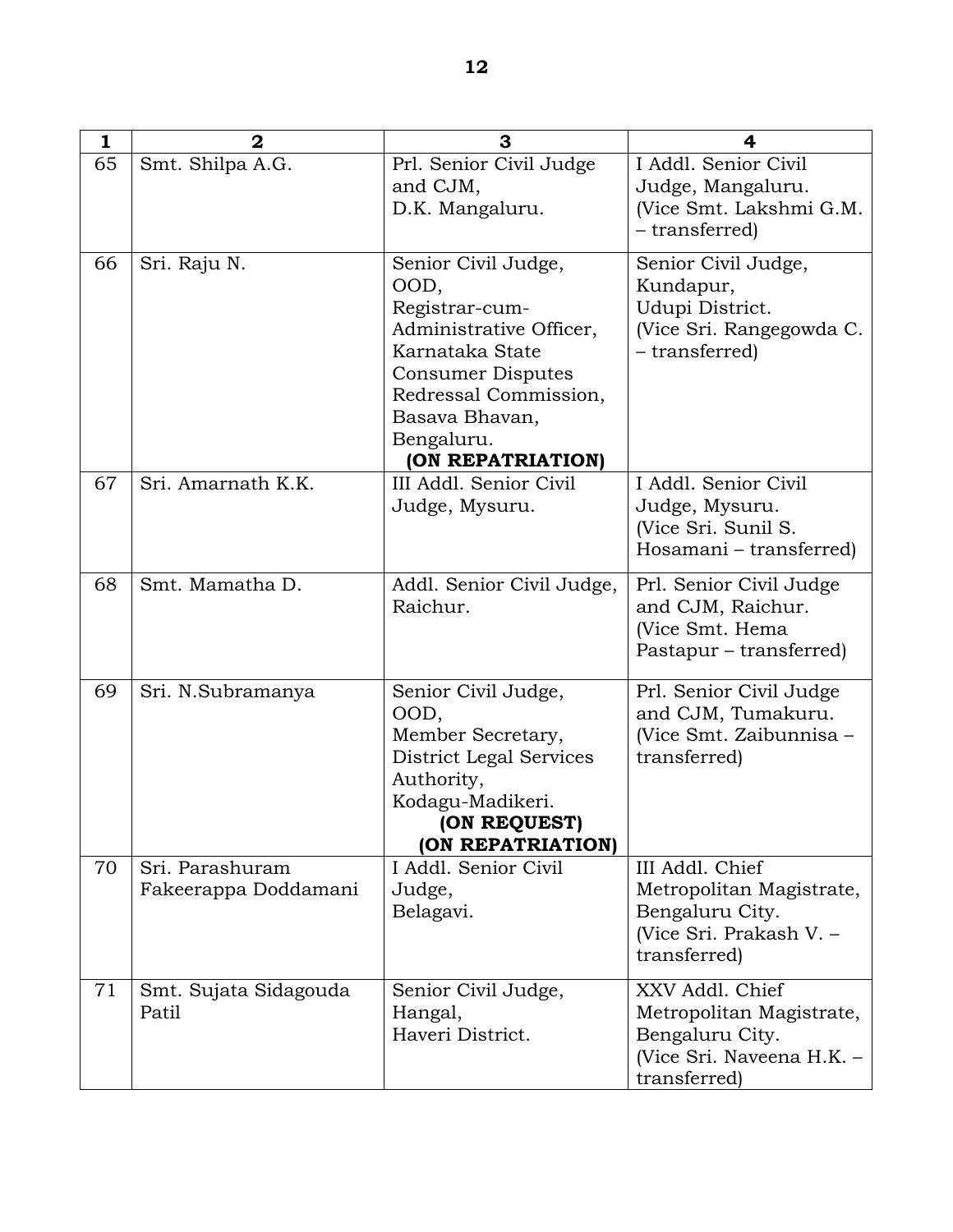| 1  | 2                                       | 3                                                                                | 4                                                                                                                          |
|----|-----------------------------------------|----------------------------------------------------------------------------------|----------------------------------------------------------------------------------------------------------------------------|
| 72 | Smt. Lavanya H.N.                       | Senior Civil Judge and<br>CJM, Chikkaballapura.                                  | Addl. Senior Civil Judge<br>and JMFC,<br>Chikkaballapura.<br>(Vice Smt. Aruna<br>Kumari A. - transferred)                  |
| 73 | Sri. Raghavendra R.                     | Senior Civil Judge,<br>Kunigal,<br>Tumakuru District.                            | II Addl. Senior Civil<br>Judge and JMFC.,<br>Hubballi,<br>Dharwad District.<br>(Vice Smt. Kumari<br>Sujatha – transferred) |
| 74 | Sri. Manohara M.                        | Senior Civil Judge and<br>JMFC., Magadi,<br>Ramanagara District.                 | Senior Civil Judge and<br>JMFC, Ankola,<br>Uttara Kannada District.<br>(Vice Sri. Dinesh B.G. -<br>transferred)            |
| 75 | Smt. Kumari Sujatha                     | II Addl. Senior Civil<br>Judge and JMFC.,<br>Hubballi,<br>Dharwad District.      | XIII Addl. Judge,<br><b>Court of Small Causes</b><br>and ACMM,<br>Bengaluru City.<br>(Vacant Court)                        |
| 76 | Sri. Abdul Khader                       | II Addl. Senior Civil<br>Judge and JMFC.,<br>Bidar.                              | Addl. Senior Civil Judge<br>and JMFC.,<br>Bidar.<br>(Vice Sri. Gowda R.P. –<br>transferred)                                |
| 77 | Sri. Mahammad Anwar<br>Hussain Mogalani | Senior Civil Judge and<br>JMFC, Basavakalyan,<br>Bidar District.<br>(ON REQUEST) | I Addl. Senior Civil<br>Judge, Kalaburagi.<br>(Vice Smt. Gomati<br>Raghavendra-<br>transferred)                            |
| 78 | Smt. Roopa K.                           | Senior Civil Judge and<br>CJM.,<br>Kodagu-Madikeri.<br>(ON REQUEST)              | Addl. Senior Civil Judge,<br>Tumakuru.<br>(Vice Sri. Manjunatha<br>$K.P. - transferred)$                                   |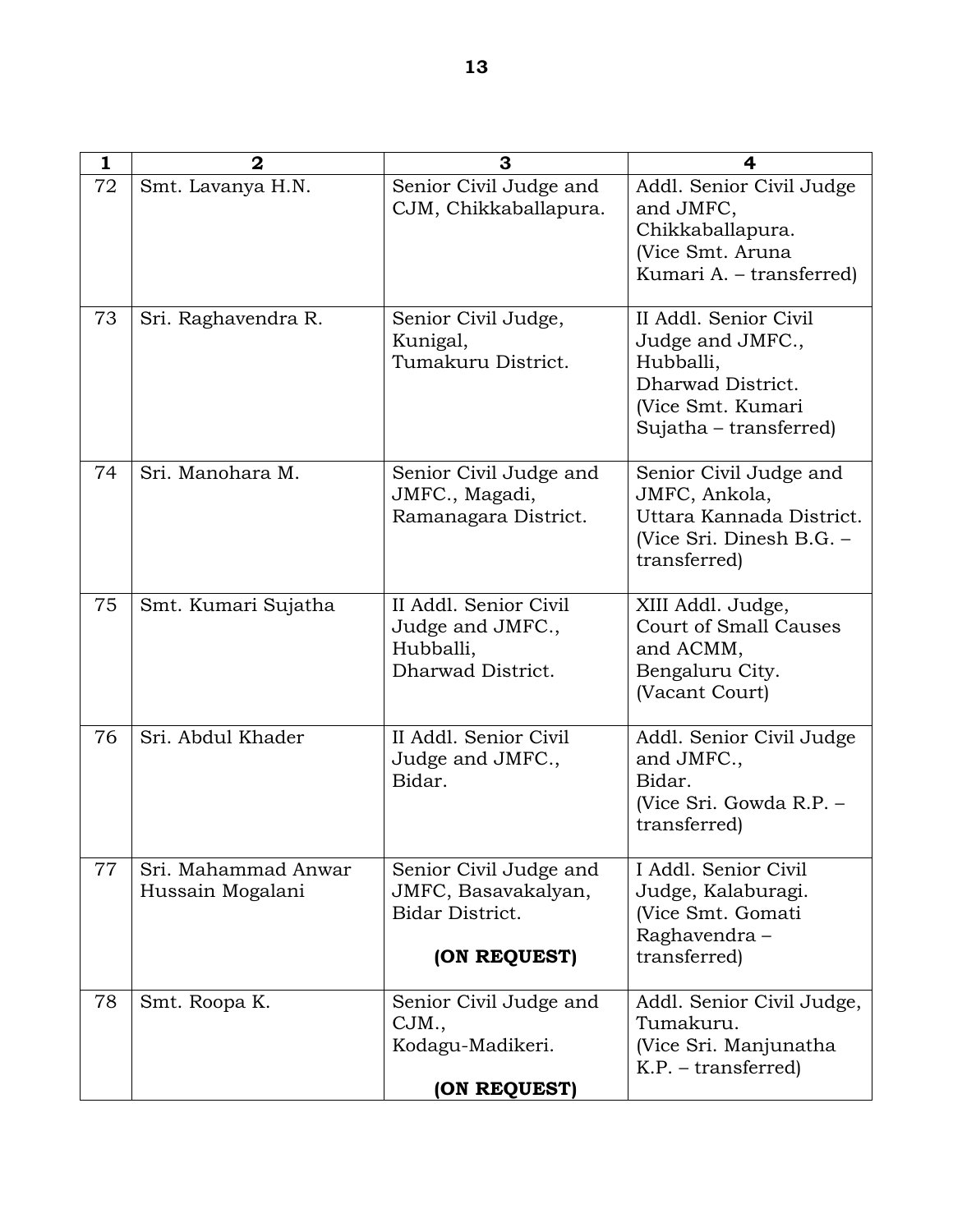| 1  | $\overline{2}$                    | 3                                                                                       | $\overline{\mathbf{4}}$                                                                                                  |
|----|-----------------------------------|-----------------------------------------------------------------------------------------|--------------------------------------------------------------------------------------------------------------------------|
| 79 | Sri. C. Veerabhadraiah            | Senior Civil Judge,<br>Belur,<br>Hassan District.<br>(ON REQUEST)                       | Addl. Senior Civil Judge<br>and CJM.,<br>Chikkamagaluru.<br>(Vice Sri. J. Krishna -<br>transferred)                      |
| 80 | Sri. Prabhu Neelachari<br>Badiger | I Addl. Senior Civil<br>Judge and JMFC.,<br>Davanagere.                                 | II Addl. Senior Civil<br>Judge and JMFC.,<br>Bidar.<br>(Vice Sri. Abdul Khader<br>- transferred)                         |
| 81 | Smt. Aruna Kumari A.              | Addl. Senior Civil Judge<br>and JMFC,<br>Chikkaballapura.                               | II Addl. Senior Civil<br>Judge and JMFC.,<br>Chikkaballapura.<br>(Vacant Court)                                          |
| 82 | Sri. Prakash C.D.                 | II Addl. Senior Civil<br>Judge and JMFC,<br>Kalaburagi.                                 | XXXV Addl. Chief<br>Metropolitan Magistrate,<br>Bengaluru City.<br>(Vice Sri. Devananda -<br>transferred)                |
| 83 | Sri. Manjunatha K.P.              | Addl. Senior Civil Judge,<br>Tumakuru.                                                  | II Addl. Senior Civil<br>Judge and JMFC.,<br>Tumakuru.<br>(Vice Sri. Mallikarjun<br>Ishwarappa Kamatagi-<br>transferred) |
| 84 | Sri. Varadaraj B.                 | Senior Civil Judge and<br>JMFC, Anekal,<br>Bengaluru Rural<br>District.<br>(ON REQUEST) | Prl. Senior Civil Judge,<br>Bengaluru Rural<br>District, Bengaluru.<br>(Vice Sri. Ganesha<br>Padiyar U. – transferred)   |
| 85 | Smt. Anitha                       | Addl. Senior Civil Judge<br>and JMFC., Hangal,<br>Haveri District.                      | Senior Civil Judge,<br>Hangal,<br>Haveri District.<br>(Vice Smt. Sujata)<br>Sidagouda Patil –<br>transferred)            |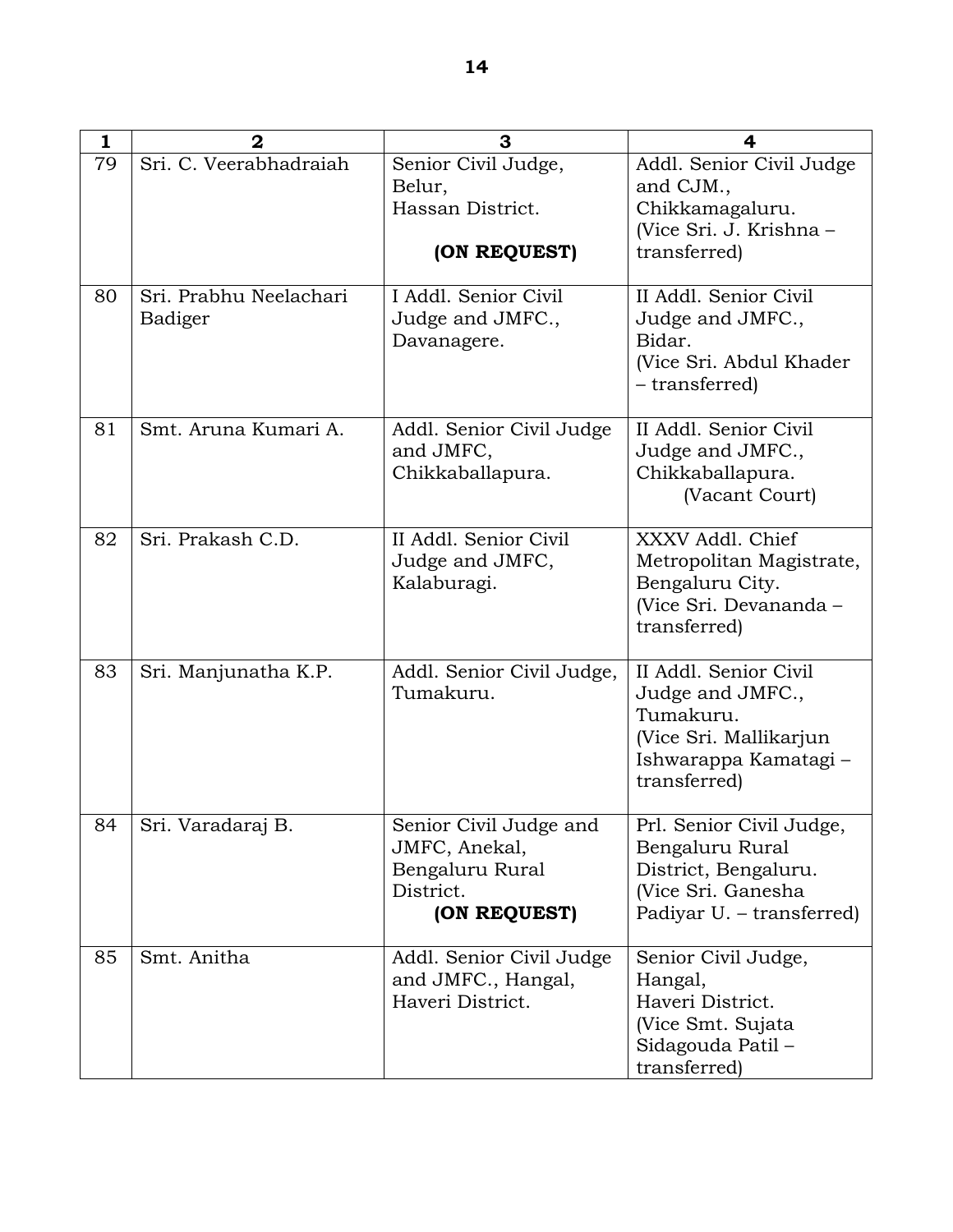| 1  | $\overline{2}$                 | 3                                                                                                                        | 4                                                                                                                                                                                                                            |
|----|--------------------------------|--------------------------------------------------------------------------------------------------------------------------|------------------------------------------------------------------------------------------------------------------------------------------------------------------------------------------------------------------------------|
| 86 | Smt. N.B. Jayalakshmi          | Principal,<br>Training Institute,<br>City Civil Court<br>Complex,<br>Bengaluru.                                          | Senior Civil Judge and<br>CJM,<br>Kodagu-Madikeri.<br>(Vice Smt. Roopa K. –<br>transferred)                                                                                                                                  |
| 87 | Sri. Prakash V.                | III Addl. Chief<br>Metropolitan Magistrate,<br>Bengaluru.                                                                | Prl. Senior Civil Judge<br>and CJM,<br>Haveri.<br>(Vacant Court)                                                                                                                                                             |
| 88 | Smt. Shantala Ramesh<br>Dodwad | III Addl. Senior Civil<br>Judge and JMFC.,<br>Kalaburagi.                                                                | II Addl. Senior Civil<br>Judge and JMFC.,<br>Kalaburagi.<br>(Vice Sri. Prakash C.D. -<br>transferred)                                                                                                                        |
| 89 | Sri. Siddaram                  | Senior Civil Judge,<br>OOD,<br>Member Secretary,<br>District Legal Services<br>Authority,<br>Bidar.<br>(ON REPATRIATION) | Senior Civil Judge and<br>JMFC, Shahapur,<br>Yadgir District.<br>(Vice Smt. Bhamini -<br>transferred)                                                                                                                        |
| 90 | Sri. M. Mahesh Babu            | II Addl. Senior Civil<br>Judge, Kolar.<br>(ON REQUEST)                                                                   | Services are placed at<br>the disposal of the<br>Government for being<br>appointed as Senior<br>Civil Judge, OOD,<br>Deputy Secretary to<br>Government,<br>Law Department,<br>Vidhana Soudha,<br>Bengaluru.<br>(Vacant Post) |
| 91 | Sri. Dyavappa S.B.             | II Addl. Senior Civil<br>Judge,<br>Bagalkot.                                                                             | I Addl. Senior Civil<br>Judge,<br>Bagalkot.<br>(Vice Smt. Pallavi R. -<br>transferred)                                                                                                                                       |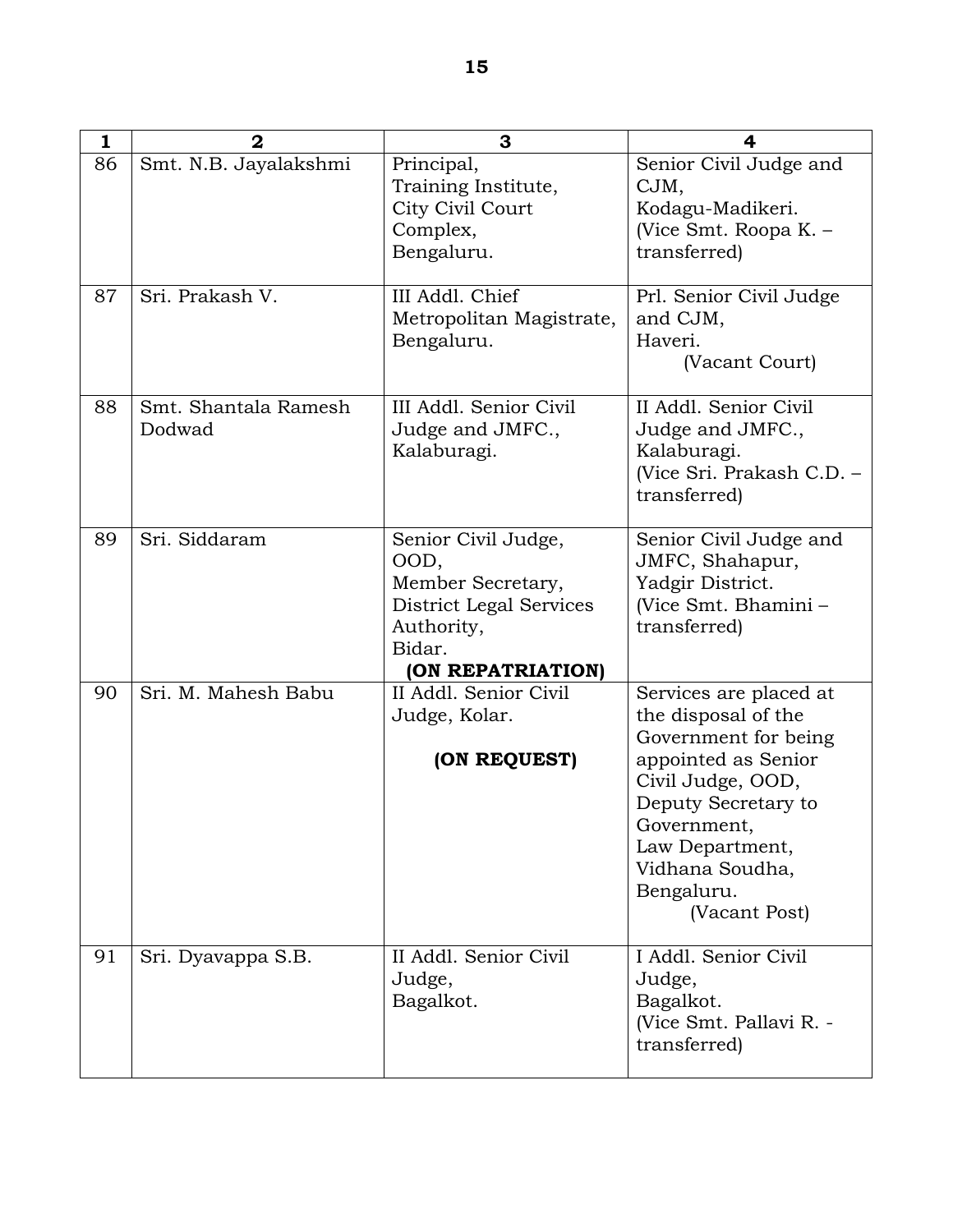| 1  | $\overline{2}$                          | 3                                                                                                                             | 4                                                                                                                                         |
|----|-----------------------------------------|-------------------------------------------------------------------------------------------------------------------------------|-------------------------------------------------------------------------------------------------------------------------------------------|
| 92 | Smt. Bankapur Parveen<br>Abdulhameed    | XVI Addl. Judge,<br><b>Court of Small Causes</b><br>and ACMM.,<br>Bengaluru City.                                             | Addl. Senior Civil Judge,<br>Raichur.<br>(Vice Smt. Mamatha D. -<br>transferred)                                                          |
| 93 | Sri. B. Venkatappa                      | Senior Civil Judge,<br>OOD,<br>Member Secretary,<br>District Legal Services<br>Authority,<br>Ramanagara.<br>(ON REPATRIATION) | Addl. Senior Civil Judge<br>and JMFC., Hangal,<br>Haveri District.<br>(Vice Smt. Anitha –<br>transferred)                                 |
| 94 | Sri. B. Siddaraju                       | Senior Civil Judge,<br>OOD,<br>Deputy Registrar,<br>Karnataka Lokayuktha,<br>M.S.Building,<br>Bengaluru.<br>(ON REPATRIATION) | Addl. Senior Civil Judge<br>and JMFC,<br>Ranebennur,<br>Haveri District.<br>(Vice Sri. Jeevanarao<br>Vasantrao Kulkarni -<br>transferred) |
| 95 | Sri. Mallikarjun<br>Ishwarappa Kamatagi | II Addl. Senior Civil<br>Judge and JMFC.,<br>Tumakuru.                                                                        | Senior Civil Judge and<br>JMFC., Shorapur,<br>Yadgir District.<br>(Vice Smt. Tayyaba<br>Sultana – transferred)                            |
| 96 | Smt. Tayyaba Sultana                    | Senior Civil Judge and<br>JMFC., Shorapur,<br>Yadgir District.                                                                | Addl. Senior Civil Judge<br>and JMFC.,<br>Basavana Bagewadi,<br>Vijayapura District.<br>(Vacant Court)                                    |
| 97 | Sri. Madhukara P.<br>Bhagawath          | III Addl. Senior Civil<br>Judge and JMFC,<br>Mangaluru.                                                                       | II Addl. Senior Civil<br>Judge,<br>Mangaluru.<br>(Vacant Court)                                                                           |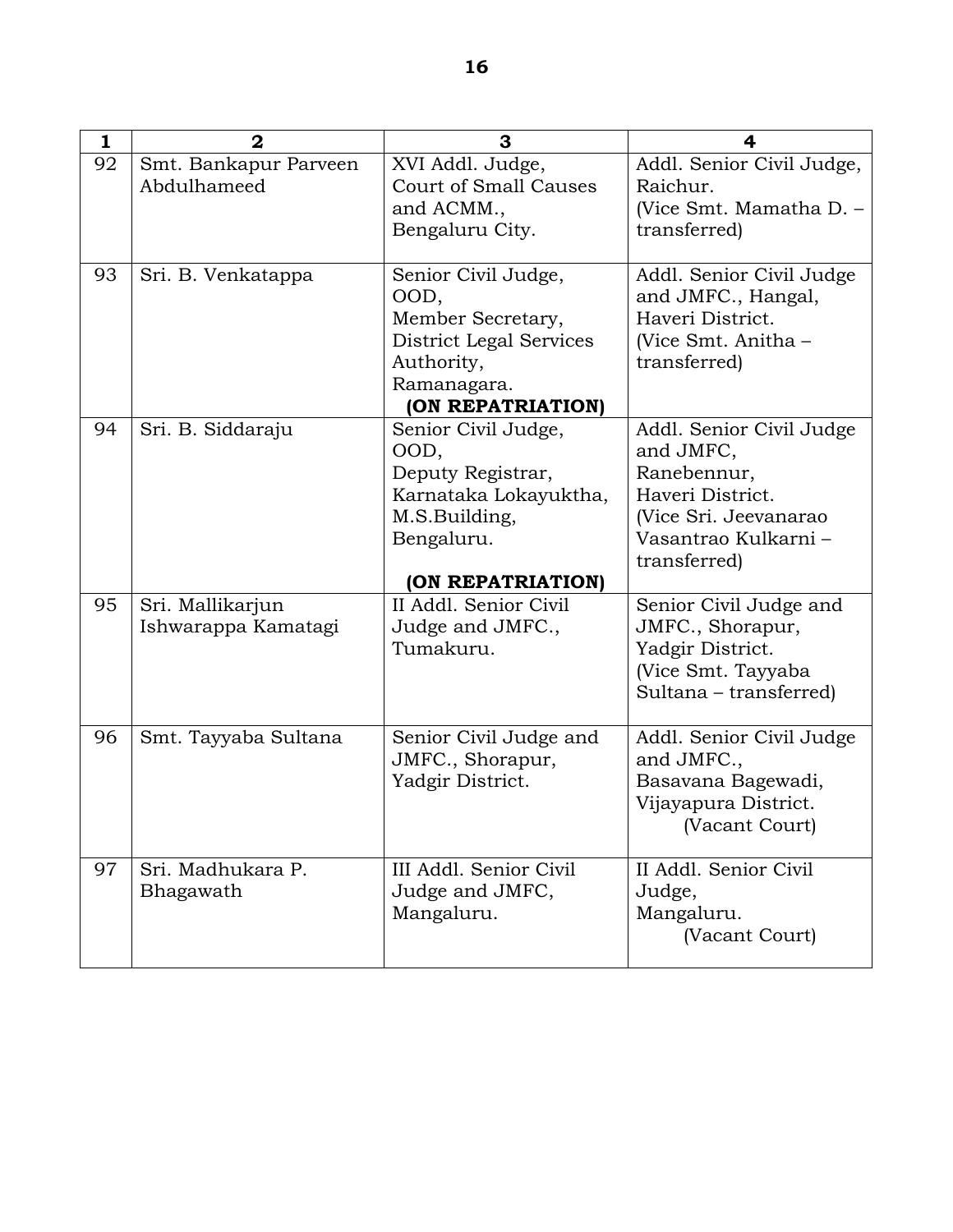| 1   | $\mathbf{2}$                   | 3                                                                                | 4                                                                                                                                                                                                                                               |
|-----|--------------------------------|----------------------------------------------------------------------------------|-------------------------------------------------------------------------------------------------------------------------------------------------------------------------------------------------------------------------------------------------|
| 98  | Sri. P.Murali Mohan<br>Reddy   | Senior Civil Judge and<br>JMFC., Khanapur,<br>Belagavi District.<br>(ON REQUEST) | Services are placed at<br>the disposal of the<br>Government for being<br>appointed as Senior<br>Civil Judge, OOD,<br>Member Secretary,<br>District Legal Services<br>Authority, Belagavi.<br>(Vice Sri. Vijaya<br>Devaraja Urs-<br>transferred) |
| 99  | Sri. Siddaramappa<br>Kalyanrao | XII Addl. Chief<br>Metropolitan Magistrate,<br>Bengaluru City.<br>(ON REQUEST)   | Senior Civil Judge and<br>JMFC, Basavakalyan,<br>Bidar District.<br>(Vice Sri. Mahammed<br>Anwar Hussain<br>Mogalani – transferred)                                                                                                             |
| 100 | Sri. Ganesha Padiyar U.        | Prl. Senior Civil Judge,<br>Bengaluru Rural<br>District, Bengaluru.              | I Addl. Senior Civil<br>Judge, Bengaluru Rural<br>District, Bengaluru.<br>(Vice Sri. Arun Kumar G<br>- transferred)                                                                                                                             |
| 101 | Smt. Chaitra A.M.              | IV Addl. Senior Civil<br>Judge and JMFC,<br>Mysuru.                              | II Addl. Senior Civil<br>Judge, Mysuru.<br>(Vice Smt. Kavita)<br>Shivaray Undodi-<br>transferred)                                                                                                                                               |
| 102 | Sri. Padmakar<br>Vanakudre     | XL Addl. Chief<br>Metropolitan Magistrate,<br>Bengaluru City.<br>(ON REQUEST)    | II Addl. Senior Civil<br>Judge and JMFC.,<br>Ranebennur,<br>Haveri District.<br>(Vice Smt. Nivedita<br>Mahantesh<br>Munavallimath -<br>transferred)                                                                                             |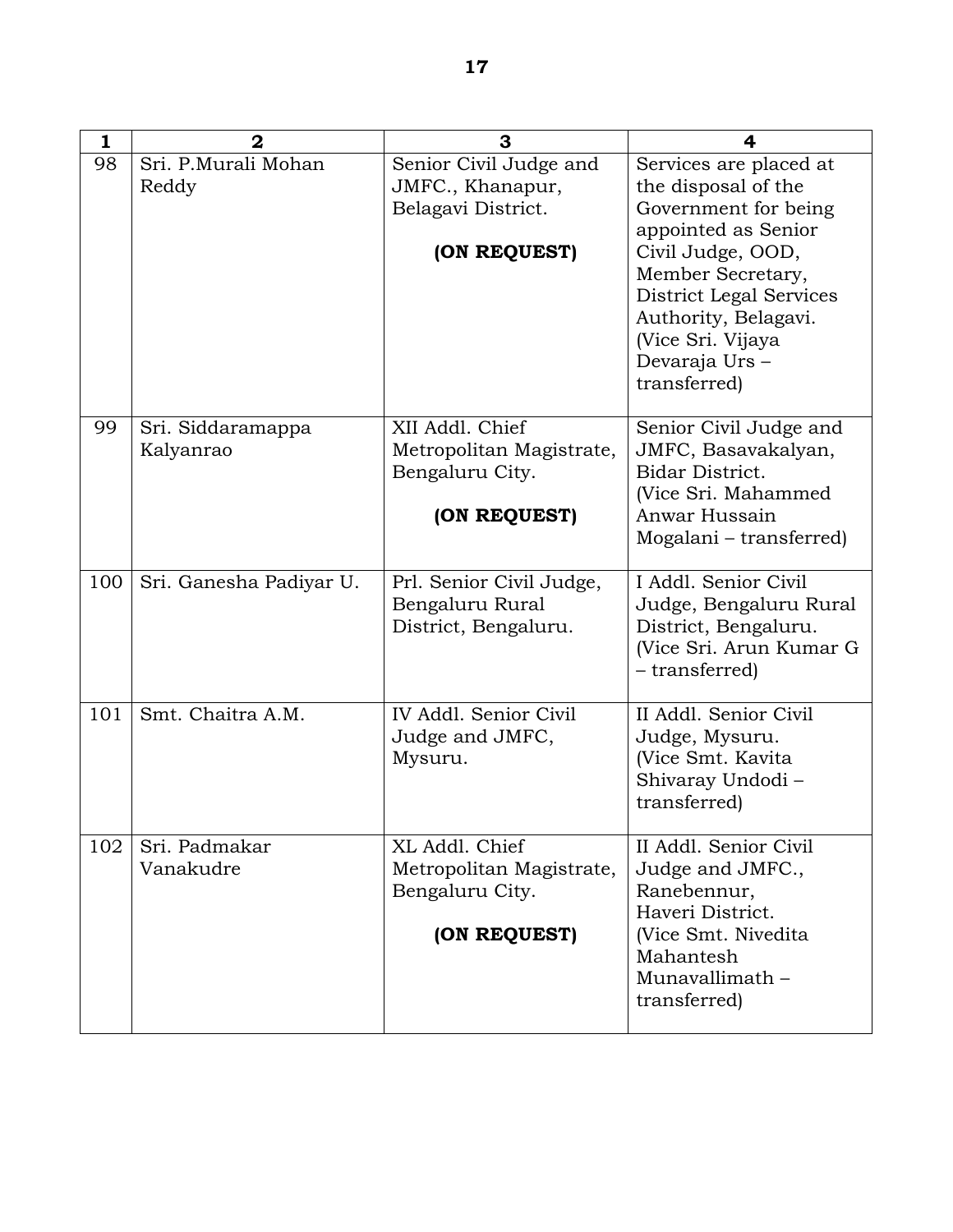| 1   | $\mathbf{2}$                   | 3                                                                                                                       | 4                                                                                                                                                                                                                                  |
|-----|--------------------------------|-------------------------------------------------------------------------------------------------------------------------|------------------------------------------------------------------------------------------------------------------------------------------------------------------------------------------------------------------------------------|
| 103 | Sri. S.S.Bharath               | XLI Addl. Chief<br>Metropolitan Magistrate,<br>Bengaluru City.                                                          | Senior Civil Judge and<br>JMFC, Thirthahalli,<br>Shivamogga District.<br>(Vice Smt. Geethanjali<br>G. – transferred)                                                                                                               |
| 104 | Smt. N.Anupama                 | III Addl. Senior Civil<br>Judge,<br>Kolar.<br>(ON REQUEST)                                                              | III Addl. Senior Civil<br>Judge, Mysuru.<br>(Vice Sri. Amarnath K.K.<br>- transferred)                                                                                                                                             |
| 105 | Smt. Manjula D.                | V Addl. Senior Civil<br>Judge,<br>Bengaluru Rural<br>District,<br>Bengaluru.                                            | IV Addl. Senior Civil<br>Judge and JMFC,<br>Mysuru.<br>(Vice Smt. Chaitra A.M.<br>- transferred)                                                                                                                                   |
| 106 | Sri. Mahajan Ramesh<br>Appasab | Senior Civil Judge,<br>OOD,<br>Member Secretary,<br>District Legal Services<br>Authority, Raichur.<br>(ON REPATRIATION) | II Addl. Senior Civil<br>Judge and JMFC.,<br>Raichur.<br>(Vice Sri. Dayanand –<br>transferred)                                                                                                                                     |
| 107 | Smt. Dhanalakshmi R.           | VII Addl. Chief<br>Metropolitan Magistrate,<br>Bengaluru City.                                                          | Senior Civil Judge and<br>JMFC, Sakleshpur,<br>Hassan District.<br>(Vice Smt. Poornima<br>Bhandarkar @ Poornima<br>N. Pai – transferred)                                                                                           |
| 108 | Sri. Dayanand                  | II Addl. Senior Civil<br>Judge and JMFC.,<br>Raichur.                                                                   | Services are placed at<br>the Government for<br>being appointed as<br>Senior Civil Judge,<br>OOD, Member<br>Secretary, District Legal<br>Services Authority,<br>Raichur.<br>(Vice Sri. Mahajan<br>Ramesh Appasab -<br>transferred) |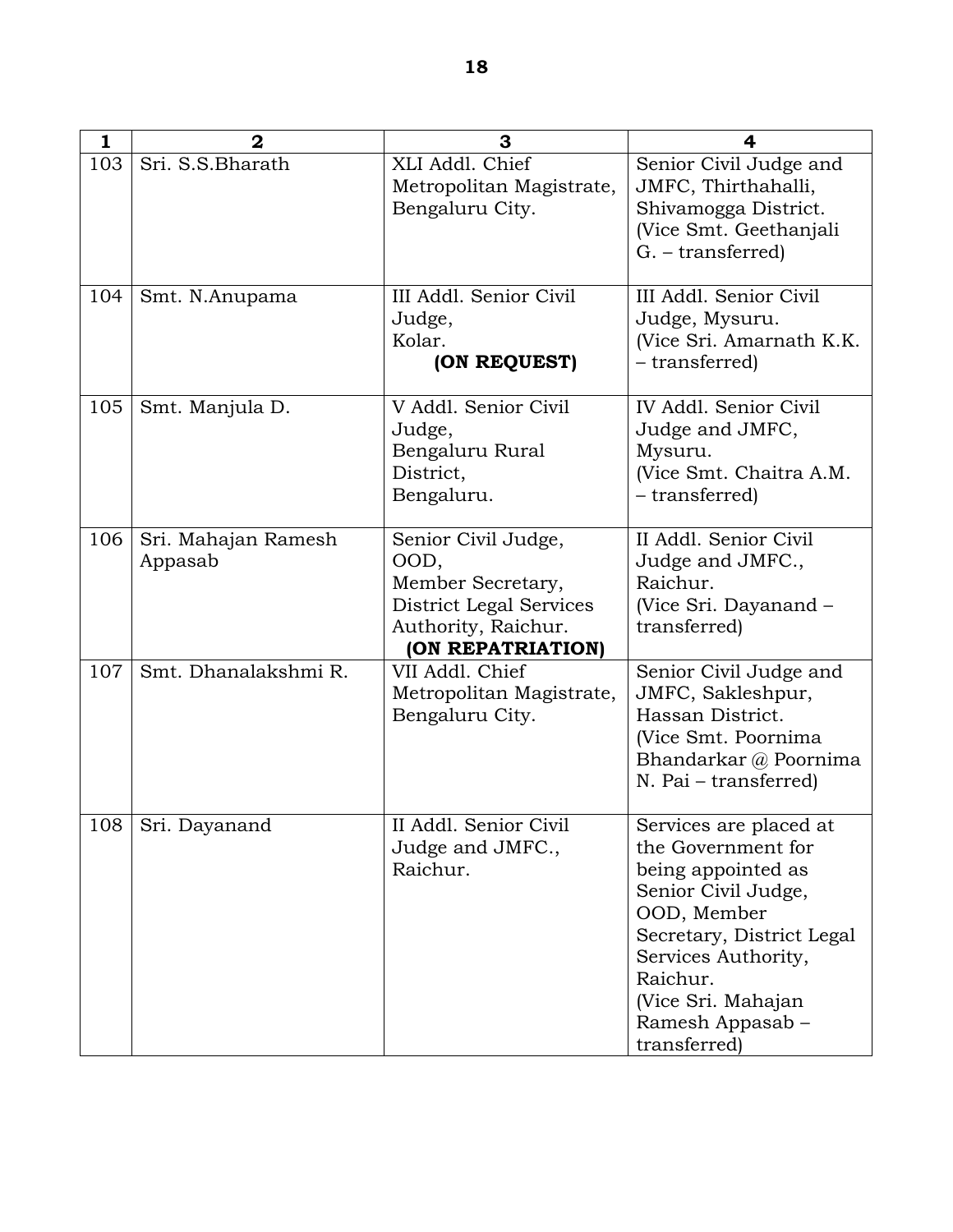| $\mathbf{1}$ | $\overline{2}$                           | 3                                                                                                                                                                                                           | 4                                                                                                                 |
|--------------|------------------------------------------|-------------------------------------------------------------------------------------------------------------------------------------------------------------------------------------------------------------|-------------------------------------------------------------------------------------------------------------------|
| 109          | Smt. Nivedita Mahantesh<br>Munavallimath | II Addl. Senior Civil<br>Judge and JMFC.,<br>Ranebennur,<br>Haveri District.                                                                                                                                | III Addl. Senior Civil<br>Judge and JMFC.,<br>Ranebennur,<br>Haveri District.<br>(Vacant Court)                   |
| 110          | Sri. Nagesha C.                          | VI Addl. Senior Civil<br>Judge,<br>Bengaluru Rural<br>District,<br>Bengaluru.                                                                                                                               | V Addl. Senior Civil<br>Judge, Bengaluru Rural<br>District, Bengaluru.<br>(Vice Smt. Manjula D. -<br>transferred) |
| 111          | Smt. Jyoti Shantappa<br>Kale             | Senior Civil Judge,<br>OOD,<br>Assistant Draftsman<br>and Ex-officio Deputy<br>Secretary to<br>Government,<br>Department of<br>Parliamentary Affairs,<br>Vidhana Soudha,<br>Bengaluru.<br>(ON REPATRIATION) | Senior Civil Judge and<br>JMFC., Chincholi,<br>Kalaburagi District.<br>(Vacant Court)                             |
| 112          | Sri. J. Krishna                          | Addl. Senior Civil Judge<br>and CJM.,<br>Chikkamagaluru.                                                                                                                                                    | II Addl. Senior Civil<br>Judge and JMFC.,<br>Chikkamagaluru.<br>(Vice Sri. Nandeesha R.P<br>- transferred)        |
| 113          | Smt. Lakshmi G.M.                        | I Addl. Senior Civil<br>Judge,<br>Mangaluru.                                                                                                                                                                | III Addl. Senior Civil<br>Judge and JMFC,<br>Mangaluru.<br>(Vice Sri. Madhukara P.<br>Bhagawath -<br>transferred) |
| 114          | Smt. Priya Ravi Joglekar                 | Prl. Senior Civil Judge<br>and JMFC, Puttur,<br>Dakshina Kannada<br>District.                                                                                                                               | Addl. Senior Civil Judge<br>and JMFC, Puttur,<br>Dakshina Kannada<br>District.<br>(Vacant Court)                  |
| 115          | Sri. B.N.Ramesh Babu                     | Prl. Senior Civil Judge<br>and JMFC, Hosapete,<br>Ballari District.                                                                                                                                         | Addl. Senior Civil Judge<br>and JMFC., Hosapete,<br>Ballari District.<br>(Vacant Court)                           |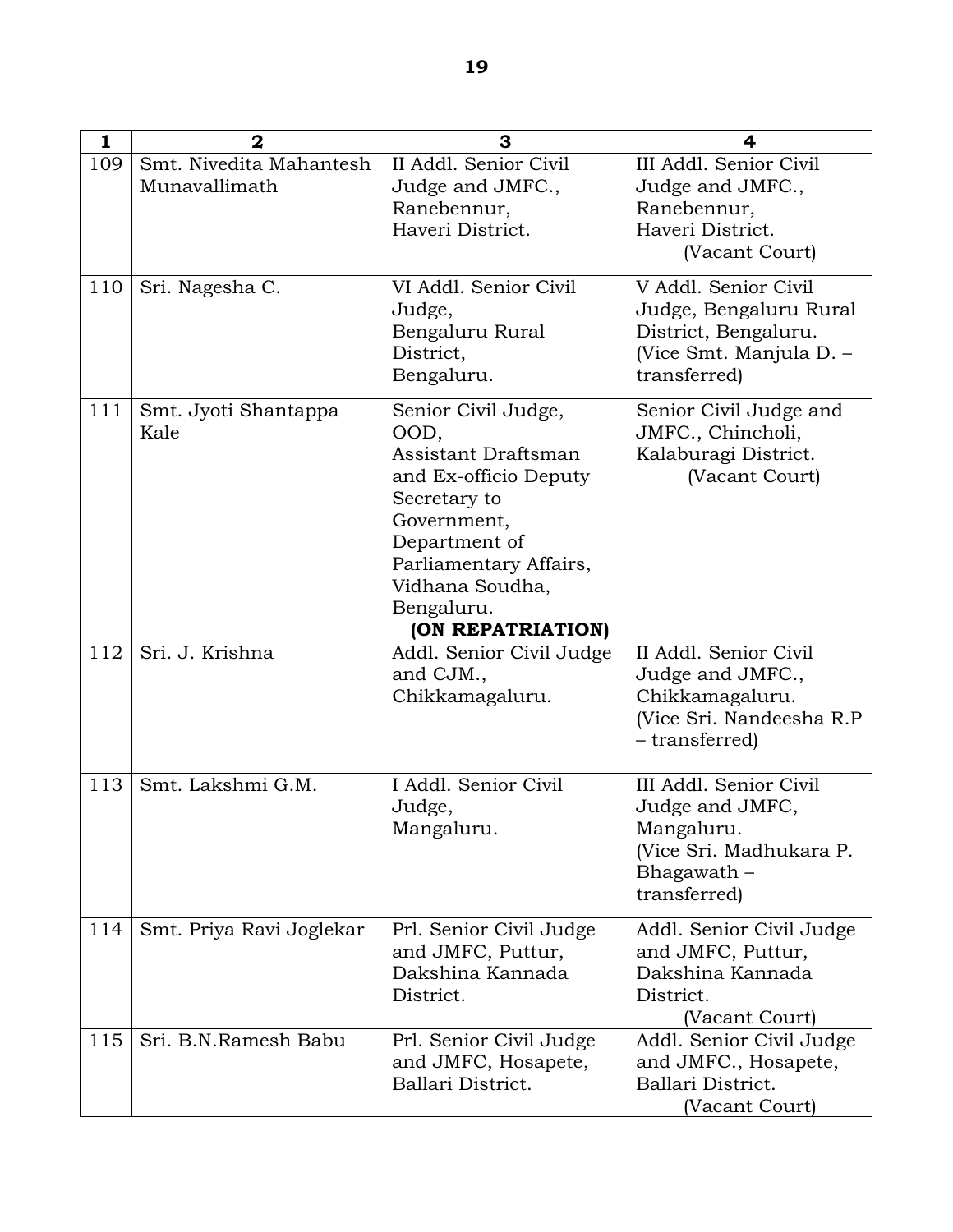|     | 2                  | З                                                                      |                                                                                                                         |
|-----|--------------------|------------------------------------------------------------------------|-------------------------------------------------------------------------------------------------------------------------|
| 116 | Sri. Arun Kumar G. | I Addl. Senior Civil<br>Judge, Bengaluru Rural<br>District, Bengaluru. | VI Addl. Senior Civil<br>Judge,<br>Bengaluru Rural<br>District, Bengaluru.<br>(Vice Sri. Nagesha C. $-$<br>transferred) |
| 117 | Smt. Shobha E.     | I Addl. Senior Civil<br>Judge, Kolar.                                  | III Addl. Senior Civil<br>Judge, Kolar.<br>(Vice Smt. N.Anupama –<br>transferred)                                       |

### BY ORDER OF THE HIGH COURT

# $Sd$  / -(T.G.SHIVASHANKARE GOWDA) REGISTRAR GENERAL

To,

 The Compiler, Karnataka Gazette, Bengaluru, for favour of publication in the next issue of Gazette in Part-II, Section 2, through the Nodal Officer (E-Gazette), High Court of Karnataka, Bengaluru.

### **Copy forwarded for information and necessary action to:-**

- 1. The Prl. City Civil and Sessions Judge, Bengaluru City, the Chief Judge, Court of Small Causes, Bengaluru and all the Prl. District and Sessions Judges in the State, with a direction to circulate a copy of this notification to the officers/courts concerned and to make necessary arrangement for relieving the officers concerned.
- 2. The Officers mentioned at Sl.No. 1 to 3, 6 to 14, 16 to 19, 21 to 30, 32 to 33, 35 to 38, 40 to 43, 46 to 48, 51 to 54, 56, 58 to 62, 64, 65, 67, 68, 70 to 88, 91, 92, 95 to 97, 99 to 105, 107, 109, 110 and 112 to 117 of the notification with a direction to get themselves relieved from the present charge of their posts and then proceed to take charge of their new posts on the forenoon of **May 23, 2022**.
- 3. The Officers mentioned at Sl.No. 5, 20, 31, 45, 55, 57, 63, 90, 98 and 108 of the notification with a direction to get themselves relieved from the present charge of their posts and proceed to take charge of their new posts only after receipt of necessary appointment orders from the Government on the forenoon of **May 23, 2022**.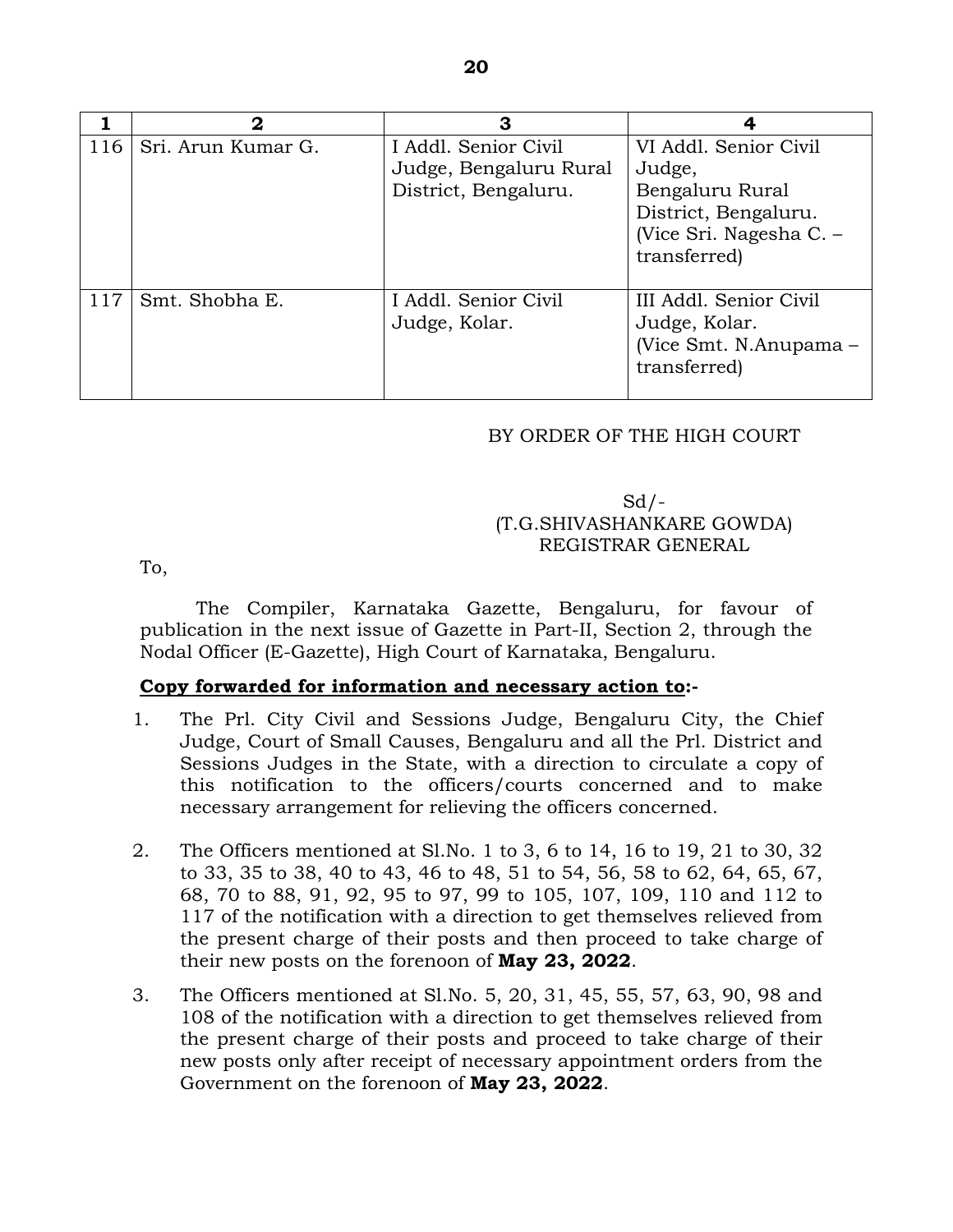- 4. The Officers mentioned at Sl.No. 4, 15, 34, 39, 44, 49, 50, 66, 69, 89, 93, 94, 106 and 111 of the notification with a direction to get themselves relieved from the present charge of their posts only after receipt of necessary repatriation orders from the Government and then proceed to take charge of their new posts on the forenoon of **May 23, 2022**.
- 5. The Accountant General in Karnataka, Bengaluru.
- 6. The A.R(S.S)-cum-P.S. to Hon'ble the Chief Justice.
- 7. All the Private Secretaries to the Hon'ble Judges.
- 8. The Registrar General/ Registrar (Vigilance)/ Registrar (Statistics and Review)/ Registrar (Judicial)/Registrar (Recruitment)/Registrar (Administration)/Registrar (Protocol and Hospitality)/Registrar (Infrastructure and Maintenance)/Registrar (Computers) and Secretary to Hon'ble the Chief Justice.
- 9. The Additional Registrar General, Dharwad and Kalaburagi Benches.
- 10. The Central Project Co-ordinator of this office, with a request to web-host this notification on the official website of the High Court of Karnataka.
- 11. The Director, Karnataka Judicial Academy, Bengaluru.
- 12. The Director, Arbitration Centre Karnataka (Domestic and International), III Floor, Khanija Bhavan, Race Course Road, Bengaluru.
- 13. The Director, Bangalore Mediation Centre, Nyaya Degula, H.Siddaiah Road, Bengaluru.
- 14. The Member Secretary, Karnataka State Legal Services Authority, Nyaya Degula, Bengaluru.
- 15. The Member Secretary, High Court Legal Services Committee, High Court Building, Bengaluru.
- 16. The Chief Secretary to Government of Karnataka, Vidhana Soudha, Bengaluru.
- 17. The Prl. Secretary to Government of Karnataka, Law Department, Vidhana Soudha, Bengaluru.
- 18. The Prl. Secretary to Government of Karnataka, DPAR, Vidhana Soudha, Bengaluru.
- 19. The Prl. Secretary to Government of Karnataka, Department of Food, Civil Supplies and Consumer Affairs, Vikasa Soudha, Bengaluru.
- 20. The Registrar, Karnataka Lokayuktha, M.S. Building, Bengaluru.